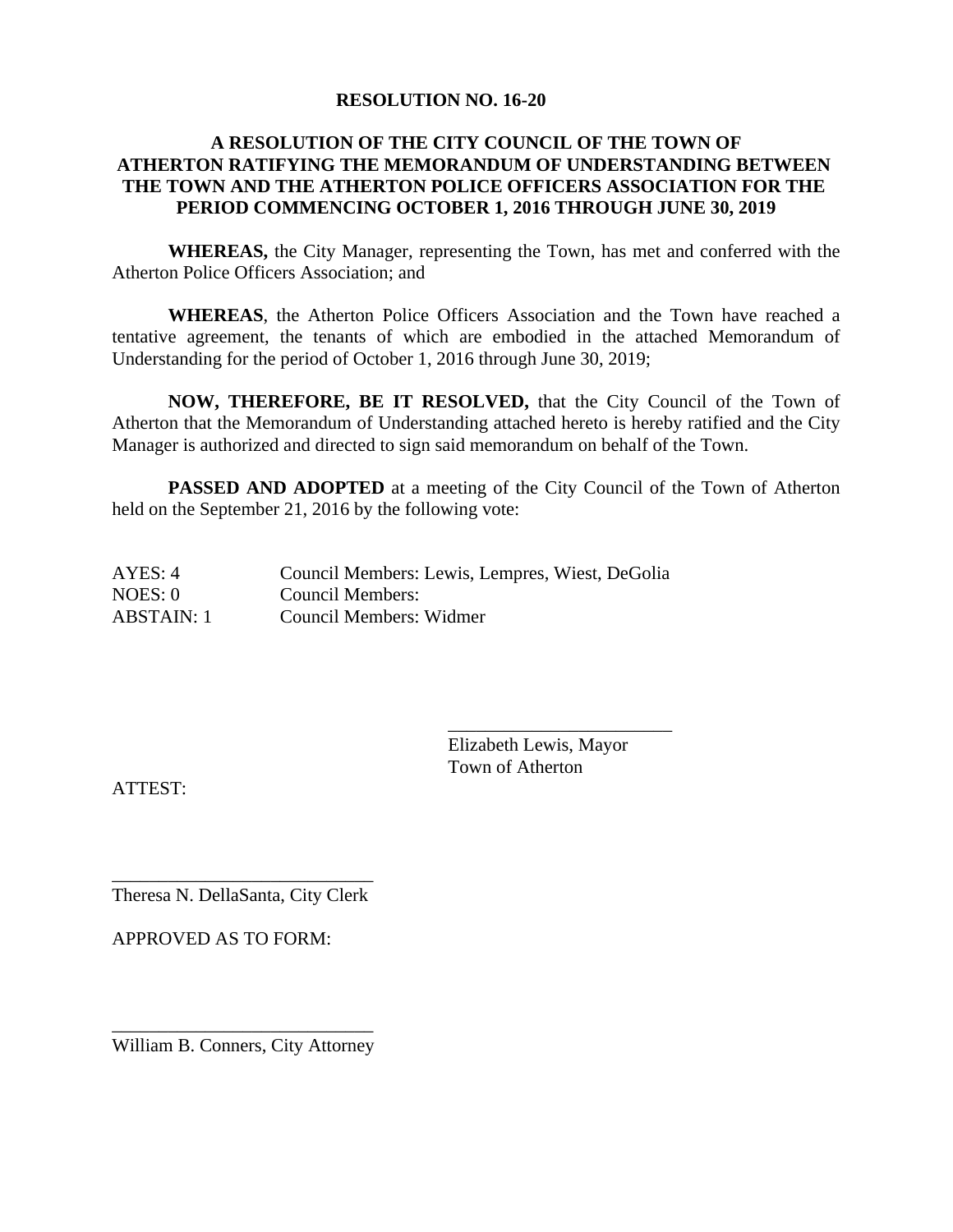Resolution No. 16-20 Page 1 of 26

# **TABLE OF CONTENTS**

| Section $1 - Term$<br>3<br>4<br><b>Article II – Recognition &amp; Rights</b><br>Section $1 -$ Recognition<br>$\overline{4}$<br>Section 2 – POA Rights<br>4<br>Section 3 - Town Rights<br>$\overline{4}$<br>5<br><b>Article III – Authorized Agents</b><br>6<br><b>Article IV – Purpose</b><br><b>Article V - Salary and Benefits</b><br>6<br>Section 1 - Classifications covered by this MOU<br>6<br>Section 2 – Salary<br>6<br>7<br>Section 3 – POST Certificate<br>Section 4 – Per Diem Expense<br>7<br>$\overline{7}$<br>Section 5 – Insurance Coverage<br>Section 6 - Working in a Higher Classification<br>11 |
|--------------------------------------------------------------------------------------------------------------------------------------------------------------------------------------------------------------------------------------------------------------------------------------------------------------------------------------------------------------------------------------------------------------------------------------------------------------------------------------------------------------------------------------------------------------------------------------------------------------------|
|                                                                                                                                                                                                                                                                                                                                                                                                                                                                                                                                                                                                                    |
|                                                                                                                                                                                                                                                                                                                                                                                                                                                                                                                                                                                                                    |
|                                                                                                                                                                                                                                                                                                                                                                                                                                                                                                                                                                                                                    |
|                                                                                                                                                                                                                                                                                                                                                                                                                                                                                                                                                                                                                    |
|                                                                                                                                                                                                                                                                                                                                                                                                                                                                                                                                                                                                                    |
|                                                                                                                                                                                                                                                                                                                                                                                                                                                                                                                                                                                                                    |
|                                                                                                                                                                                                                                                                                                                                                                                                                                                                                                                                                                                                                    |
|                                                                                                                                                                                                                                                                                                                                                                                                                                                                                                                                                                                                                    |
|                                                                                                                                                                                                                                                                                                                                                                                                                                                                                                                                                                                                                    |
|                                                                                                                                                                                                                                                                                                                                                                                                                                                                                                                                                                                                                    |
|                                                                                                                                                                                                                                                                                                                                                                                                                                                                                                                                                                                                                    |
|                                                                                                                                                                                                                                                                                                                                                                                                                                                                                                                                                                                                                    |
|                                                                                                                                                                                                                                                                                                                                                                                                                                                                                                                                                                                                                    |
|                                                                                                                                                                                                                                                                                                                                                                                                                                                                                                                                                                                                                    |
| Section 7 – Life Insurance<br>11                                                                                                                                                                                                                                                                                                                                                                                                                                                                                                                                                                                   |
| Section 8 – Uniform Allowance<br>11                                                                                                                                                                                                                                                                                                                                                                                                                                                                                                                                                                                |
| 12<br>Section 9 – Workers' Compensation Insurance                                                                                                                                                                                                                                                                                                                                                                                                                                                                                                                                                                  |
| Section 10 – Retirement<br>12                                                                                                                                                                                                                                                                                                                                                                                                                                                                                                                                                                                      |
| 13<br>Section 11 - Deferred Compensation Plan                                                                                                                                                                                                                                                                                                                                                                                                                                                                                                                                                                      |
| 13<br>Section 12 – Sick Leave                                                                                                                                                                                                                                                                                                                                                                                                                                                                                                                                                                                      |
| 14<br>Section 13 – Probationary Period                                                                                                                                                                                                                                                                                                                                                                                                                                                                                                                                                                             |
| 14<br>Section 14 – Holidays                                                                                                                                                                                                                                                                                                                                                                                                                                                                                                                                                                                        |
| Section 15 – Vacation<br>15                                                                                                                                                                                                                                                                                                                                                                                                                                                                                                                                                                                        |
| 16<br>Section 16 – Off-Duty Court Time Reimbursement                                                                                                                                                                                                                                                                                                                                                                                                                                                                                                                                                               |
| Section 17 - Bereavement Leave<br>16                                                                                                                                                                                                                                                                                                                                                                                                                                                                                                                                                                               |
| Section 18 – Overtime Pay<br>16                                                                                                                                                                                                                                                                                                                                                                                                                                                                                                                                                                                    |
| Section 19 – Long Term Disability<br>16                                                                                                                                                                                                                                                                                                                                                                                                                                                                                                                                                                            |
| Section 20 – Compensatory Time<br>17                                                                                                                                                                                                                                                                                                                                                                                                                                                                                                                                                                               |
| Section 21 – Employee Assistance Program<br>17                                                                                                                                                                                                                                                                                                                                                                                                                                                                                                                                                                     |
| Section 22 – Bilingual Pay<br>17                                                                                                                                                                                                                                                                                                                                                                                                                                                                                                                                                                                   |
| Section 23 – Educational Reimbursement<br>17                                                                                                                                                                                                                                                                                                                                                                                                                                                                                                                                                                       |
| 17<br>Section 24 – Drug/Alcohol Screening/Testing                                                                                                                                                                                                                                                                                                                                                                                                                                                                                                                                                                  |
| Section 25 – CalPERS/Social Security Contingency<br>17                                                                                                                                                                                                                                                                                                                                                                                                                                                                                                                                                             |
| 18<br>Section 26 – Physical Fitness Program                                                                                                                                                                                                                                                                                                                                                                                                                                                                                                                                                                        |
| 18<br>Section 27 – Alternative Scheduling                                                                                                                                                                                                                                                                                                                                                                                                                                                                                                                                                                          |
| Section 28 – Field Training Officer (FTO) and Communications                                                                                                                                                                                                                                                                                                                                                                                                                                                                                                                                                       |
| Training Dispatcher (CTD) Pay<br>19                                                                                                                                                                                                                                                                                                                                                                                                                                                                                                                                                                                |
| Section 29 - Assignment Pay<br>19                                                                                                                                                                                                                                                                                                                                                                                                                                                                                                                                                                                  |
| Section 30 - Jury Duty<br>20                                                                                                                                                                                                                                                                                                                                                                                                                                                                                                                                                                                       |
| Section 31 – Employee Referral Program<br>20                                                                                                                                                                                                                                                                                                                                                                                                                                                                                                                                                                       |
| <b>Article VI – Non-Discrimination</b><br>21                                                                                                                                                                                                                                                                                                                                                                                                                                                                                                                                                                       |
| <b>Article VII – Grievance Procedure</b><br>21                                                                                                                                                                                                                                                                                                                                                                                                                                                                                                                                                                     |
| Section 1 – Definitions<br>21                                                                                                                                                                                                                                                                                                                                                                                                                                                                                                                                                                                      |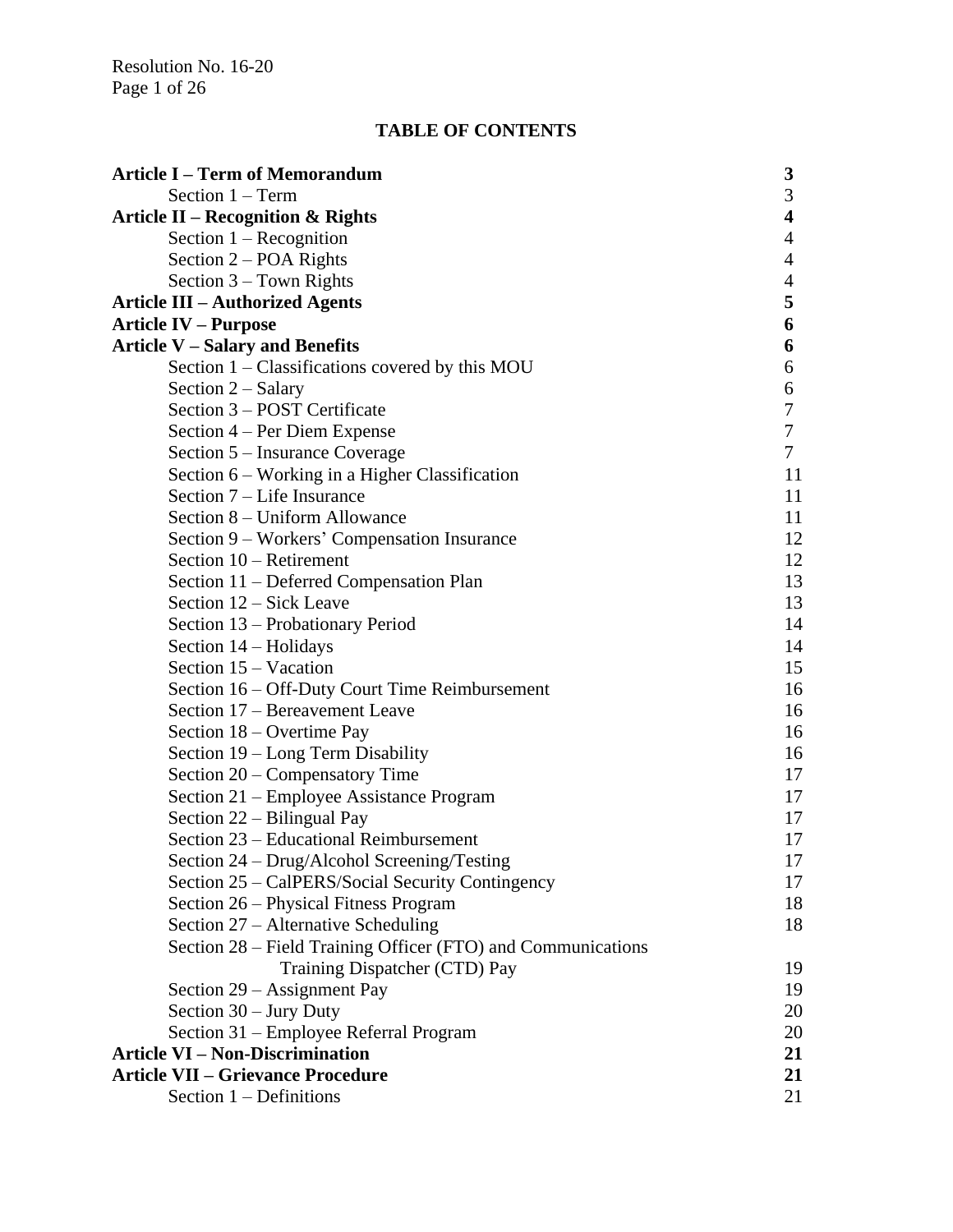Resolution No. 16-20 Page 2 of 26

| Section 2 – Informal Grievance Procedure                      | 21 |
|---------------------------------------------------------------|----|
| Section 3 – Formal Grievance Procedure                        | 21 |
| <b>Article VIII – Discipline</b>                              | 22 |
| <b>Article IX – Leaves of Absence</b>                         | 22 |
| Article X – Layoff and Recall                                 | 22 |
| <b>Article XI – Medical Physical Examination of Employees</b> | 23 |
| Section $1 - Examinations$                                    | 23 |
| Section 2 – Failure of Examination                            | 24 |
| <b>Article XII – Safety Equipment</b>                         | 25 |
| <b>Article XIII - Americans with Disabilities Act</b>         | 25 |
| <b>Article XIV – Severability</b>                             | 25 |
| Article XV – Full Understanding, Modification and Wavier      | 26 |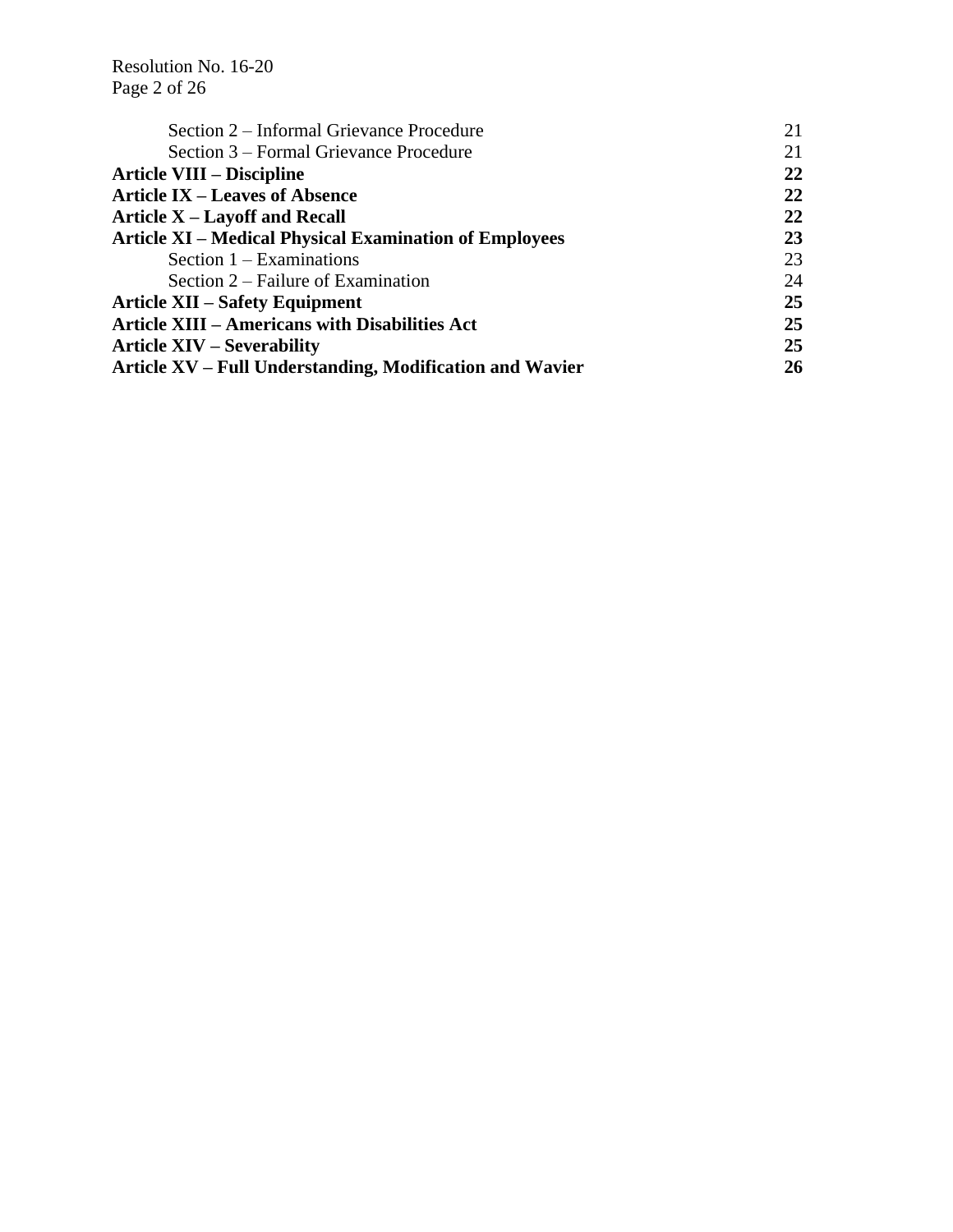#### **MEMORANDUM OF UNDERSTANDING**

#### **BETWEEN**

#### **THE TOWN OF ATHERTON**

#### **AND**

#### **THE ATHERTON POLICE OFFICERS' ASSOCIATION**

#### **FOR THE PERIOD OCTOBER 1, 2016 THROUGH JUNE 30, 2019**

This Memorandum of Understanding (hereinafter referred to as "MOU") is made this day of \_\_\_\_\_\_\_\_, 2016, by the Town of Atherton (hereinafter "Town" or "Employer"), and the Atherton Police Officers' Association (hereinafter "Association" or "Employee Organization"). The use of the terms "Memorandum of Understanding," "MOU," and "Agreement" is to be construed to mean the same as the term "Memorandum of Understanding" contained in Section 3505.1 of the California Government Code, commonly known as the Meyers-Milias-Brown Act.

## **ARTICLE I TERM OF MEMORANDUM**

#### **Section 1: Term**

The term of this MOU shall be for the period October 1, 2016 through June 30, 2019. This MOU shall apply to employees within job classifications covered by this MOU and in the Town's active employment on the effective date of this MOU and for the duration thereafter.

Either party may, not more than 360 days nor less than 180 days prior to the expiration of this MOU, request that the provisions of this MOU be reopened. Upon mutual agreement of the parties, each party may present no more than three proposals, excluding proposals to modify the MOU term. In the absence of the exercise of this reopener option by the parties, or a failure to reach agreement on reopener proposals not less than 90 days before the expiration of this MOU, the parties shall commence to negotiate for a successor MOU.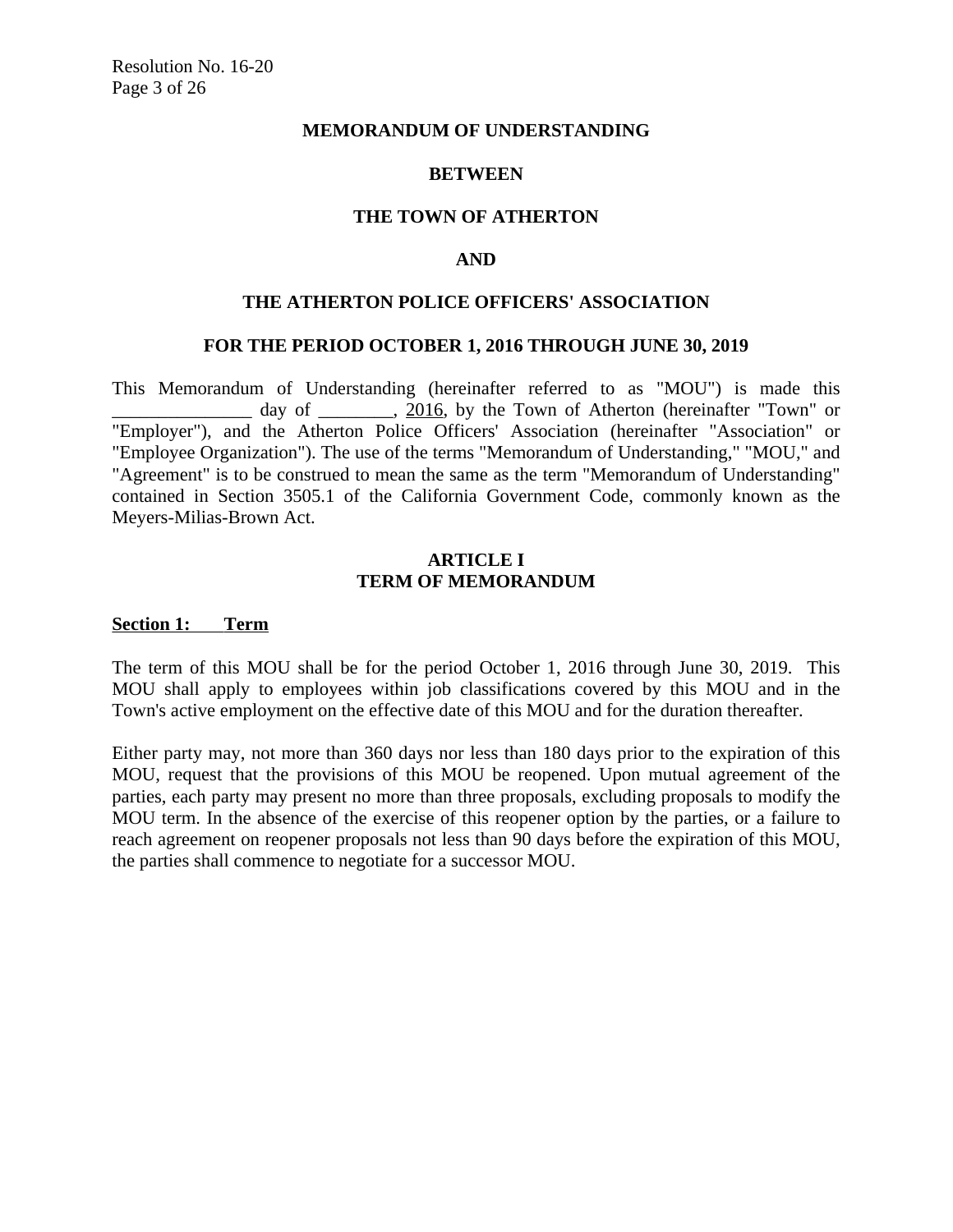# **ARTICLE II RECOGNITION & RIGHTS**

## **Section 1: Recognition**

Pursuant to Ordinance Number 377 of the Town of Atherton, and provisions of the applicable state law, the Atherton Police Officers' Association is recognized as the exclusive representative for the purpose of meeting and conferring on matters within the scope of representation for employees assigned to the classifications listed in this MOU. The classifications listed in this MOU and subsequent additions thereto or deletions therefrom shall constitute appropriate units.

# **Section 2: P.O.A. Rights**

## A. Use of Town Facilities

The Employee Organization shall have the right to reasonable use of Town facilities with the prior consent of the City Manager or the Chief of Police. Consent for the reasonable use of Town facilities will be given, if it does not interfere with the regular business of the Town.

## B. Dues Deductions

The Town may deduct Employee Organization membership dues or insurance fees and any other mutually agreed upon payroll deduction from the payroll of Employee Organization members. The deductions must be authorized in writing by the Employee Organization member in a manner acceptable to the Town and Employee Organization. The Town shall remit any authorized deductions to the Employee Organization as soon as possible after deduction.

The Employee Organization shall indemnify and hold harmless the Town from any damage, liability, cost, or attorneys' fees in the event of any action in which the Town is named as a party, which action involves the implementation or maintenance of dues deduction, the use of dues after deduction, negligence of the Employee Organization regarding said dues or any similar claim.

## **Section 3: Town Rights**

The Town hereby retains and reserves unto itself, without limitation, all powers, rights, authority, duties and responsibilities conferred upon and vested in it by the laws of the Constitution of the State of California, and of the United States, including but not limiting the generality of the foregoing, the right:

- To set standards and levels of service;
- To determine the procedures and standards of selection for employment;
- To assign work to and direct its employees;
- To determine the methods and means to relieve its employees from duty because of lack of funds or other lawful reasons;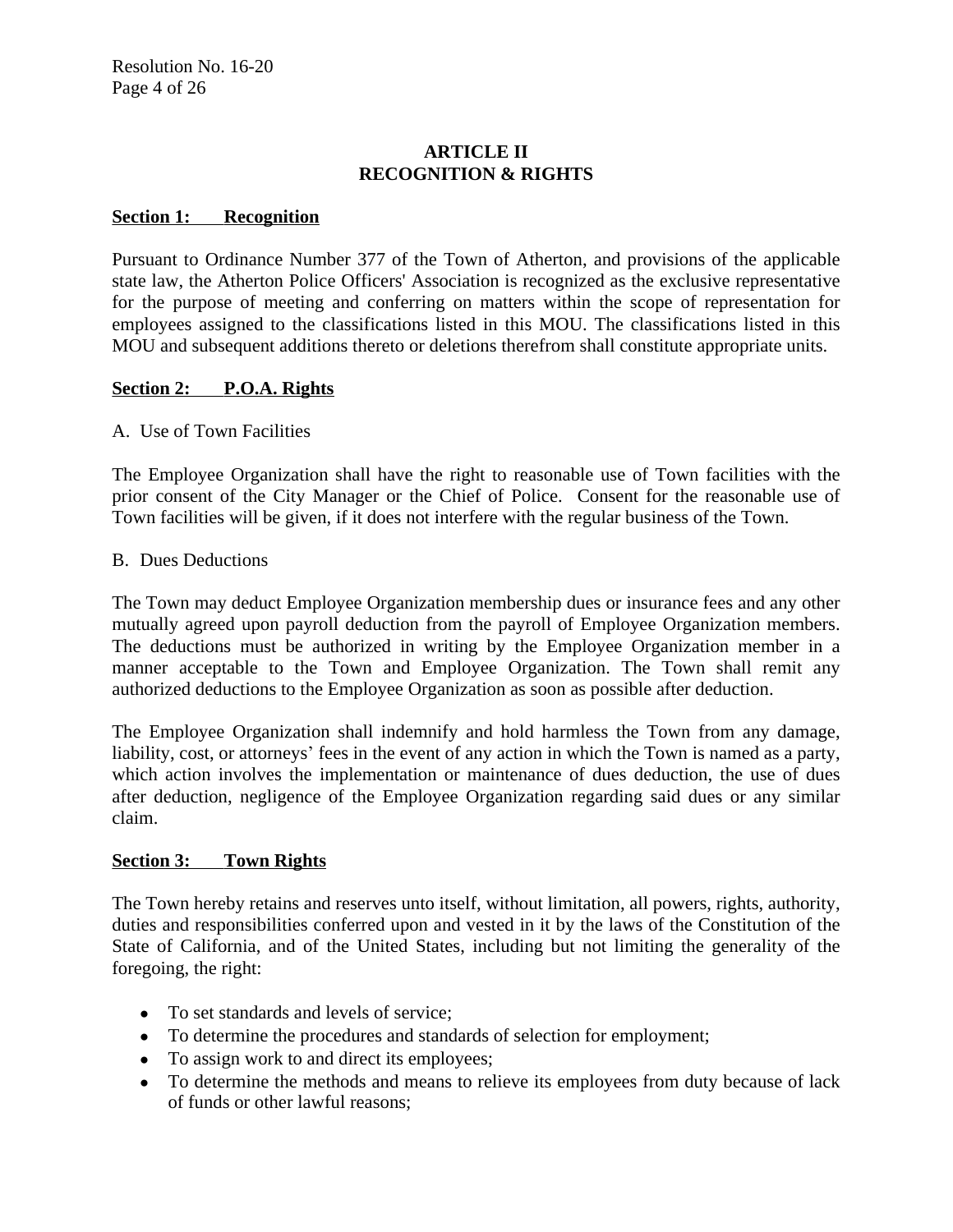Resolution No. 16-20 Page 5 of 26

- To determine the methods, means and numbers and kinds of personnel by which Town operations are to be conducted, including the right to contract or subcontract bargaining unit work provided that the Town will meet and confer in advance;
- To determine methods of financing;
- To determine size and composition of the work force and allocate and assign work by which the Town operations are to be conducted;
- To determine and change the number of locations, relocations, and types of operations, processes and materials to be used in carrying out all Town functions;
- To make all decisions relating to merit, necessity or organization of Town service;
- To discharge, suspend, demote, reprimand, or otherwise discipline employees for just cause in accordance with applicable laws;
- To establish employees performance standards including, but not limited to, quality and standards, and to require compliance therewith;
- To take necessary actions to carry out its mission in emergencies; and
- To exercise complete control and discretion over its organization and the technology of performing its work.

The exercise of the foregoing powers, rights, authority, duties, and responsibilities by the Town, the adoption of policies, rules, regulations and practices in furtherance thereof, and the use of judgment and discretion in connection therewith shall be limited only by the specific and express terms of this Memorandum and then only to the extent such specific and express terms hereof are in conformance with the Constitution and laws of the United States and the Constitution and laws of the State of California.

The exercise by the Town through its Council and Town representatives of its rights hereunder shall not in any way, directly or indirectly, be subject to any grievance procedure nor subject to meeting and conferring.

Nothing herein shall be deemed as a waiver by the Atherton Police Officer's Association or its Members of rights granted under Meyers-Milias-Brown Act (Government Code Sections 3500- 3511, as amended) or the Public Safety Officer's Procedural Bill of Rights (Government Code Sections 3300 et seq.).

# **ARTICLE III AUTHORIZED AGENTS**

For the express purpose of administering the terms and provisions of this MOU:

- A. Town's principal authorized agent shall be the City Manager or the City Manager's designee; (address: 91 Ashfield Road, Atherton, CA 94027; telephone: (650) 752-0504), except where a particular Town representative is specifically designated in the MOU.
- B. The Atherton Police Officers Association principal authorized agent shall be the Association's President; or the President's designee; (address: 2421 Broadway Street, Redwood City, CA 94063), except where a particular Association representative is specifically designated in the MOU.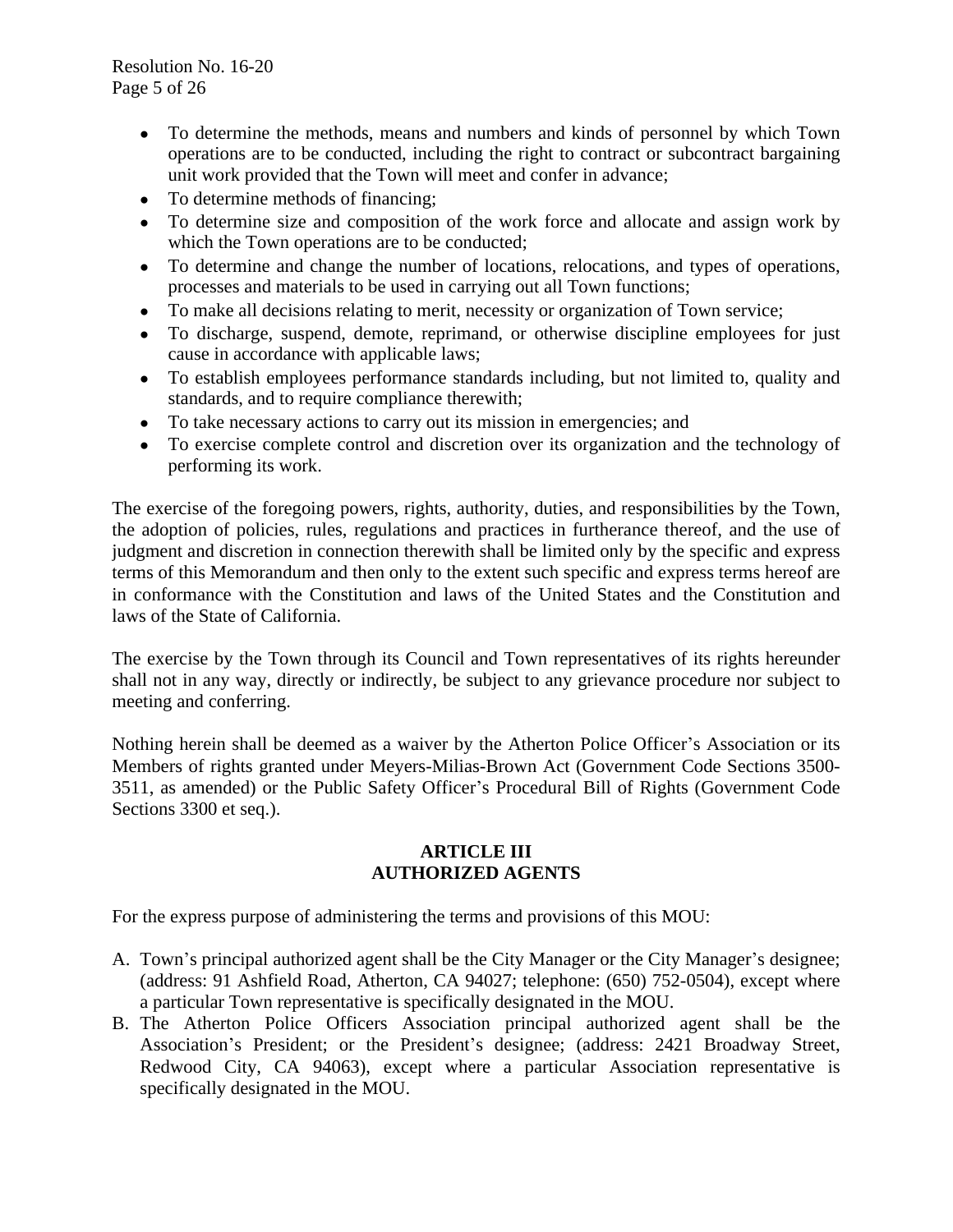## **ARTICLE IV PURPOSE**

The purpose of this MOU is to promote and provide harmonious relations, cooperation and understanding between the Town and the Employees covered herein; to provide an orderly and equitable means of resolving differences which may arise under this MOU, and to set forth the full agreements of the parties reached as a result of meeting and conferring in good faith regarding wages, hours and other terms and conditions of employment of the employees represented by the Atherton Police Officers' Association.

# **ARTICLE V SALARY AND BENEFITS**

## **Section 1: Classifications covered by this MOU**

- A. The following position classifications are covered by this MOU:
	- a. Non-sworn Classifications
		- i. Police Dispatcher
		- ii. Community Service Officer
		- iii. Community Service Officer/Code Enforcement Officer
		- iv. Police Trainee
	- b. Sworn Classifications
		- i. Police Officer
		- ii. Police Sergeant

# **Section 2: Salary**

- A. The salary schedules for the covered classifications within the police department are set by separate resolution adopted by the City Council.
- B. Monthly salary ranges for employees covered by this MOU shall be increased on the first pay period that begins on or after the dates below as follows:
	- a. October 1, 2016 4% for sworn classifications and 3% for non-sworn classifications
	- b. July 1, 2017 3.75% for sworn classifications and 2.75% for non-sworn classifications
	- c. July 1, 2018 3.75% for sworn and non-sworn classifications
- C. Employees may progress from Step A to Step B six (6) months after their hire date or date of entry into the job classification provided they have received a satisfactory performance evaluation conducted by the Town. Employees may progress from Step B to Step C twelve (12) months after the date of entry into Step B, provided they have received a satisfactory performance evaluation conducted by the Town. Employees may progress to Steps D on the anniversary date following their entry into Step C. Progression to Step D is based upon such factors as experience, certifications, etc., and a satisfactory performance evaluation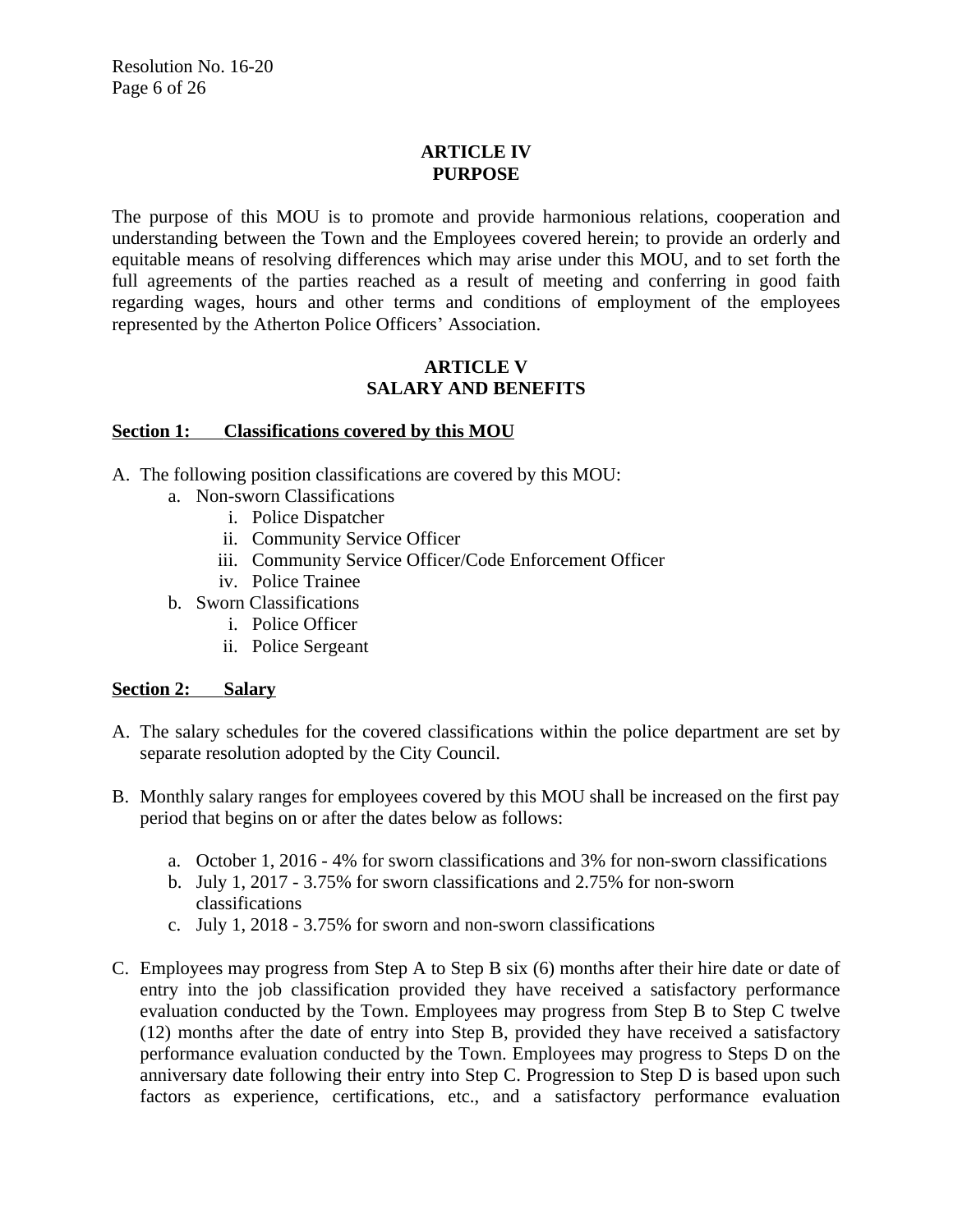conducted by the Town. Progression between Steps is not automatic, but depends upon an evaluation of performance.

- D. Changes between ranges and/or steps shall be made at the beginning of the pay period immediately following the employee's anniversary date.
- E. Sergeants exercise supervisory responsibilities and are considered supervisory employees within the meaning of the Town's municipal code and State and Federal laws.

The Association and the Town agree that the Town will conduct a compensation survey at least 90 days prior to the termination of this MOU utilizing the following benchmark agencies: Palo Alto, Redwood City, Menlo Park, San Mateo County Sheriff s Department, Hillsborough, Los Gatos, Belmont, Brisbane, San Bruno, and Los Altos. The "compensation" used for this comparison includes base salary, assignment pay, the value of CalPERS EPMC (employer paid member contribution), and the employer cost of the following benefits: health, vision, dental, clothing, deferred compensation, life insurance, LTD, career incentive, and holiday pay, as reported by the Employee Relations Service on their Web Site of municipal compensation for Bay Area cities. The resulting data shall be utilized for informational purposes only.

# **Section 3: P.O.S.T. Certificate**

Any Officer or Sergeant receiving an Intermediate P.O.S.T. certificate shall receive an incentive of five percent (5.0%) in wages above the base salary. Any Officer or Sergeant receiving an Advanced P.O.S.T. certificate shall receive an incentive of seven and one half percent (7.5%) in wages above the base salary. The maximum P.O.S.T. incentive for an Officer or Sergeant is seven and one half percent (7.5%) above base salary.

Any Dispatcher or Community Service Officer receiving an Intermediate P.O.S.T. certificate shall receive an incentive of three and one quarter percent (3.25%) in wages above the base salary. Any Dispatcher or Community Service Officer receiving an Advanced P.O.S.T. certificate shall receive an incentive of five percent (5.0%) in wages above the base salary. The maximum P.O.S.T. incentive for any Dispatcher or Community Service Officer is five percent (5.0%) above base salary.

# **Section 4: Per Diem Expense**

The Town shall provide suitable lodging or reimburse expenses incurred pursuant to current P.O.S.T reimbursement rates for employees assigned to mutual aid, riot or civil demonstrations, or training where employees are required to remain overnight. The Town shall provide meals or reimburse for meals pursuant to current reimbursement rates for employees assigned to mutual aid and/or training. These reimbursements shall be consistent with the Town's Human Resources Policies and Procedures – Policy #212.

## **Section 5: Insurance Coverage**

A. To the extent not supplanted by any mandated federal health coverage plan, the Town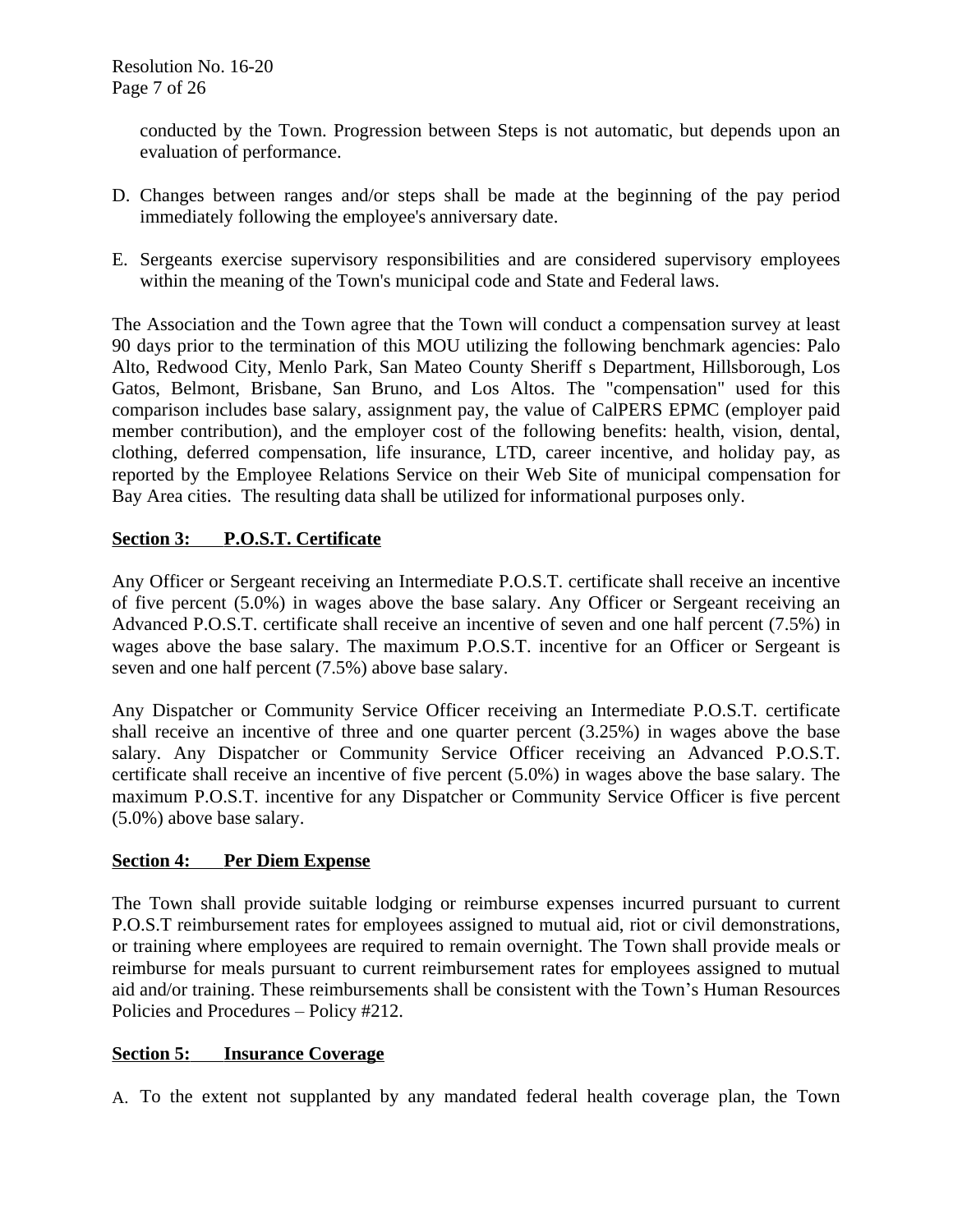participates in the CalPERS Health Plan Program; however, the Town reserves the right to select the providers of any insurance program(s).

- B. For any CalPERS Health Plan program, the Town shall pay the minimum amount required by law for hospital and medical care benefits under the CalPERS (PEMHCA) Health Plan. Any remaining premium shall be paid by the employee either through the Section 125 Plan (cafeteria flex-plan described below) or payroll deduction or a combination thereof unless replaced by a federally mandated health coverage plan.
- C. Town shall provide an IRS Section 125 Cafeteria Flex Plan account to be utilized exclusively for the payment of qualifying health, dental and vision insurance premiums. Each month, the Town shall deposit the amounts defined below, based on the employee's level of medical plan enrollment, to each participating active employee's IRS Section 125 Cafeteria Flex Plan account. The Town contribution will be equivalent to the costs for health, dental and vision plans as described below;
	- a. Based on the 2016 CalPERS published rates for the Kaiser plan according to the following scheme:
		- One Party  $= $672$
		- Two Party  $= $1,344$
		- Three + Party = \$1,747

Rate adjustments are expected in January 2017. For any CalPERS Kaiser HMO rate increases, the cafeteria contribution shall be adjusted according the following agreement:

• For rate increases of up to and including 3% of any annual premium, the cafeteria plan contribution shall not be increased.

• For rate increases in excess of 3% of the annual premium, the cafeteria plan contribution shall be increased by one half (1/2) of the increase in excess of 3%.

b. Dental

90% of the published rates for single, 2-party, and family

c. Vision

90% of the published rates for single, 2-party, and family

Any required health, dental and/or vision premiums in excess of the amount in the Cafeteria Plan shall be paid by the employee, unless replaced by a federally mandated health coverage plan.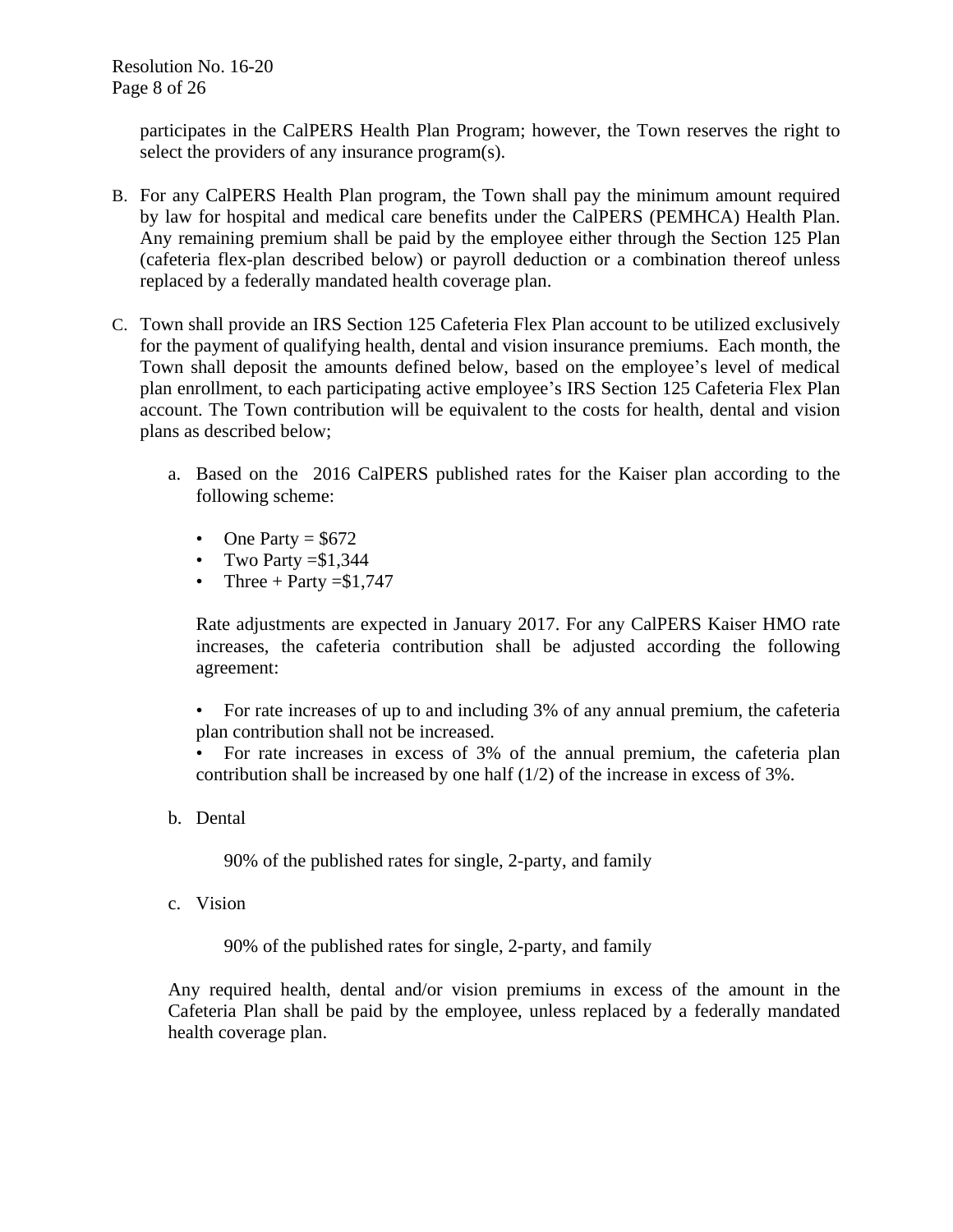In the event that an employee elects insurance plans that do not use the entire Cafeteria Flex Plan benefit allowance, the Town agrees to contribute 60% of the unused benefit into the employee's health or flex savings account as allowed by law or refunded to the employee.

An employee who elects no medical coverage through the Town shall receive 60% of the Kaiser HMO benchmark used by the Town (employee only, employee plus one, or family) depending on which category the employee is eligible to receive during the open enrollment period.

D. The Town shall establish a flexible spending plan under Internal Revenue Code Section 125, which shall include dependent care provisions under Internal Revenue Code Section 129. Employees may participate in the flexible spending plan according to its terms as may be in effect from time to time, and those employees who are participating shall be responsible for their monthly participation fee.

E. The following provisions shall apply only to those represented employees employed prior to October 1, 2013 and who have qualifying service with the Town of Atherton.

- i. Each employee retiring from employment with the Town while in a job classification covered by this MOU with at least five (5) years of PERS-credited service with the Town shall receive a Town contribution of the current minimum required by the Public Employees Medical and Hospital Care Act (PEHMCA) for health insurance under CalPERS health plan.
- ii. Each employee retiring from employment with the Town while in a job classification covered by this MOU with at least ten (10) years of PERS-credited service with the Town shall receive health benefits equal to the contribution of active employees, inclusive of the current PEMHCA contribution, so long as such retired employee maintains CalPERS health insurance based on the following PEHMCA-approved vesting schedule:

| <b>Credited Years of Service</b> | % of Town Contribution |
|----------------------------------|------------------------|
| 10                               | 50%                    |
| 11                               | 55%                    |
| 12                               | 60%                    |
| 13                               | 65%                    |
| 14                               | 70%                    |
| 15                               | 75%                    |
| 16                               | 80%                    |
| 17                               | 85%                    |
| 18                               | 90%                    |
| 19                               | 95%                    |
| 20 or more                       | 100%                   |

iii. Employees retiring on disability from the employment of the Town while in a job classification covered by this MOU and said disability arising from employment with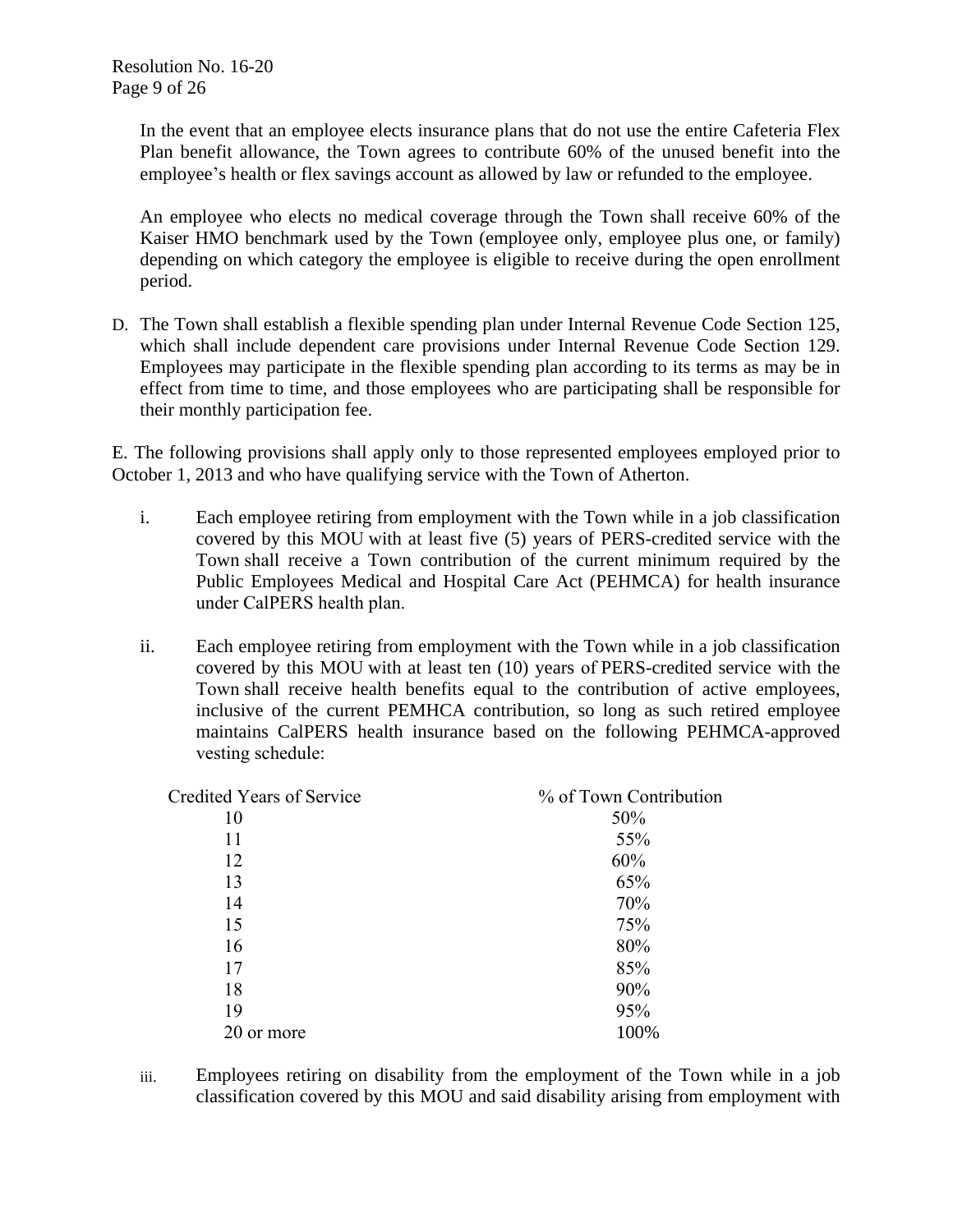the Town, shall receive 100% of the Town contribution, including the PEMHCA minimum contribution so long as such retired employee maintains CalPERS health insurance and for such period of time as the individual is totally disabled from employment as determined by the City Manager with recourse to the grievance procedure.

- iv. Notwithstanding the foregoing or type of retirement, the total monthly payment from the Town shall not exceed the actual cost of CalPERS health insurance obtained by the retired employee, nor shall it exceed the Town contribution to active employees in the same classifications during the same time period through any cafeteria or other established healthcare compensation plan. As a condition of the foregoing, retired employees shall provide the Town with proof of CalPERS insurance coverage and a continuation thereof in a form satisfactory to the Town at such times as it might request such. The retiree medical benefit provided for by this section may not be resumed when a retired employee discontinues CalPERS health insurance coverage.
- v. In consideration for employees agreeing to the above vesting schedules each retiree shall have a vested right to receive the retiree health benefits provided within this MOU, together with any adjustments as articulated above. Prospectively, vested rights shall terminate following any break in service.
- vi. This MOU does not affect the retirement health benefits of current annuitants. Employees classified as annuitants prior to the ratification date of this MOU shall receive the retiree health benefit paid to them under the contract conditions upon which they retired.
- E. The following provisions shall apply to any represented employee hired after September 30, 2013:
	- Each employee who has retired from employment of the Town while in a job classification covered by this MOU shall receive a Town contribution of the current minimum PEMHCA required contribution for health insurance.

There shall be no payment or accrual of medical benefits, earned or accruing to any employee upon retirement from the employment of the Town regardless of when it occurs. No employer paid medical benefit is intended to be guaranteed to any such retired employee.

F. Town may implement a voluntary retiree dental plan effective 1/1/2017 through the end of the current contract 4/30/2018 for as long as the Town uses Delta Dental for dental insurance. The plan can only be offered at the time of retirement from the Town of Atherton and CalPERS concurrently. Option for enrollment expires 60 days after separation of employment from the Town and CalPERS concurrently. If a retiree choose not to take the benefit they cannot be offered it again at a future year.

Voluntary Rates (effective 1/1/2017-04/30/2018):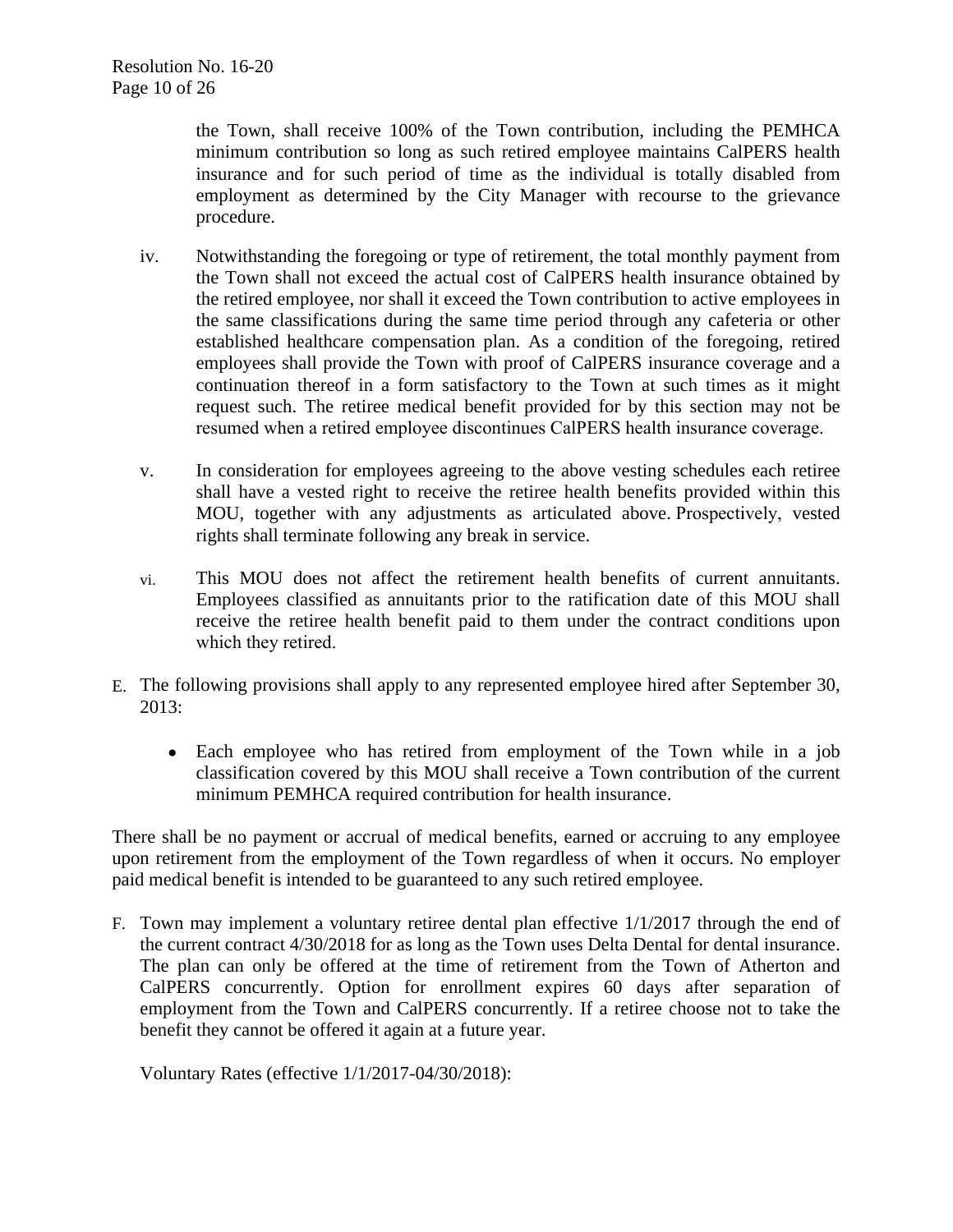Resolution No. 16-20 Page 11 of 26

> \$73.99 \$123.79 \$192.17

Continuation of the retiree dental plan is subject to actual participation and may be cancelled by the Town due to lack of participation.

## **Section 6: Working In A Higher Classification**

Upon specific assignments by the Chief of Police or his/her designee, an employee may be required to perform duties of a higher classification. Such assignments shall be made only to existing authorized positions, which are not actively occupied due to the temporary absence of the regularly appointed employee. Such assignments shall not be made to vacant positions except in accordance with the rules pertaining to temporary or provisional appointments.

Employees specifically assigned to duties of a higher classification shall receive an additional five (5) percent of salary for each full workday that they are assigned to act in a higher paid classification. Employees may be returned to their original assignment at any time at the discretion of the Chief of Police, and such return shall not be considered punitive action nor subject to any appeal.

## **Section 7: Life Insurance**

The Town shall provide a life insurance plan in the amount of \$50,000 for covered employees, with the premium for said insurance to be paid solely by the Town if allowable by the Provider of said insurance plan then in effect. Employees may, if available, purchase supplemental insurance at their own cost using the Town's Provider in accordance with conditions established by the Provider. Such additional premiums may be paid through payroll deduction. The Town does not guarantee that the Provider will offer such supplemental insurance program.

#### **Section 8: Uniform Allowance**

The Town will provide all required uniforms in accordance with Departmental Policies, Procedures, Rules and Regulations. The Town shall repair or replace uniforms damaged in the line of duty. The determination by the Town as to whether an item shall be repaired or replaced shall be based on what makes the uniform most presentable, not what is least expensive, and is to be determined in the sole discretion of the Chief of Police.

Each full-time new employee required to wear a uniform will be given uniforms consistent with the needs of the applicable position. New Police Officers will be given the following uniforms and equipment:

- 4 Uniform Shirts (Short or long sleeved at least one long)
- 3 Uniform Pants
- 1 Uniform Duty Jacket
- 1 Class "A" Dress Jacket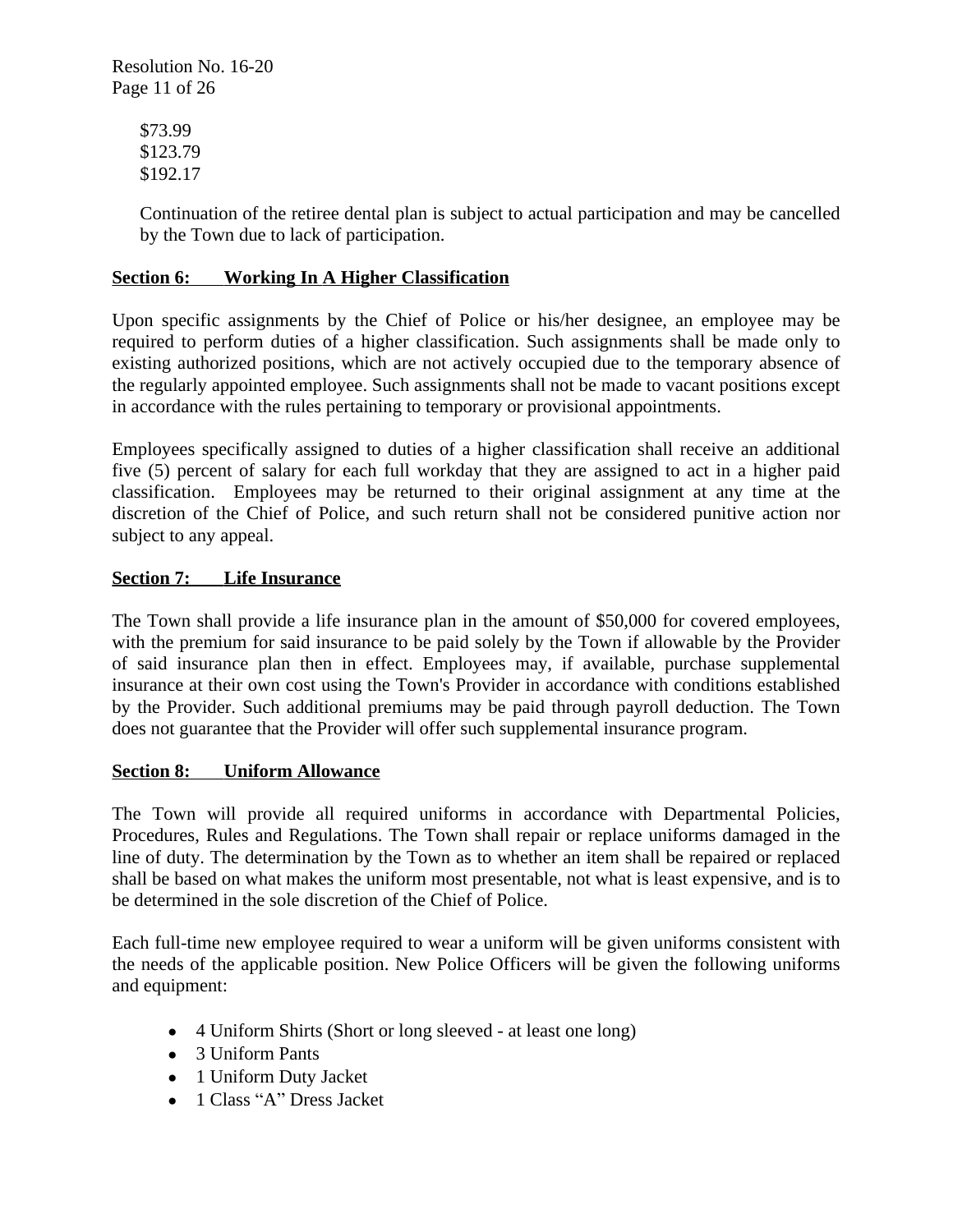Resolution No. 16-20 Page 12 of 26

- 10 Atherton Police Department shoulder patches
- 1 Nameplate
- 1 Black basketweave belt
- 1 Uniform tie and tie-bar
- $\bullet$  1 pair shoes or boots
- 1 Uniform hat
- All leather gear except firearm holster and chemical agent holder
- Sam Browne
- Belt keepers
- Handcuffs and case
- Baton ring
- Magazine pouch
- 1 Battle Dress Uniform
- 1 Cap Piece
- Rain Gear
- Police Badge

New Dispatchers will be given the following uniforms and equipment:

- 4 Uniform shirts (Short or long sleeved at least one long)
- 3 Uniform pants
- 1 Uniform tie and tie-bar
- 1 Uniform jacket or sweater
- 10 Atherton Police Department shoulder patches
- 1 Nameplate
- 1 Black basketweave belt

Employees in special assignments will be given additional required equipment and uniforms as necessary and deemed appropriate by the Chief of Police. The Town will provide employees with cleaning services through a contract with an appropriate uniform cleaning service company.

# **Section 9: Workers' Compensation Insurance**

Each employee shall be covered under a Workers' Compensation Program in accordance with State law.

# **Section 10: Retirement**

- A. Employees shall pay 100% of the employees' share of the mandatory member contribution for CalPERS retirement,, presently 9% for sworn and 7% for non-sworn. This amount shall be deducted from employees' paycheck and Town will forward to CalPERS.
- B. Beginning October 1, 2016, sworn employees shall pay an additional 1% toward the employers' share of the CalPERS retirement contribution. An additional 1% shall be collected on July 1, 2017 and July 1, 2018.
- C. Beginning July 1, 2018, non-sworn employees shall pay an additional 1% toward the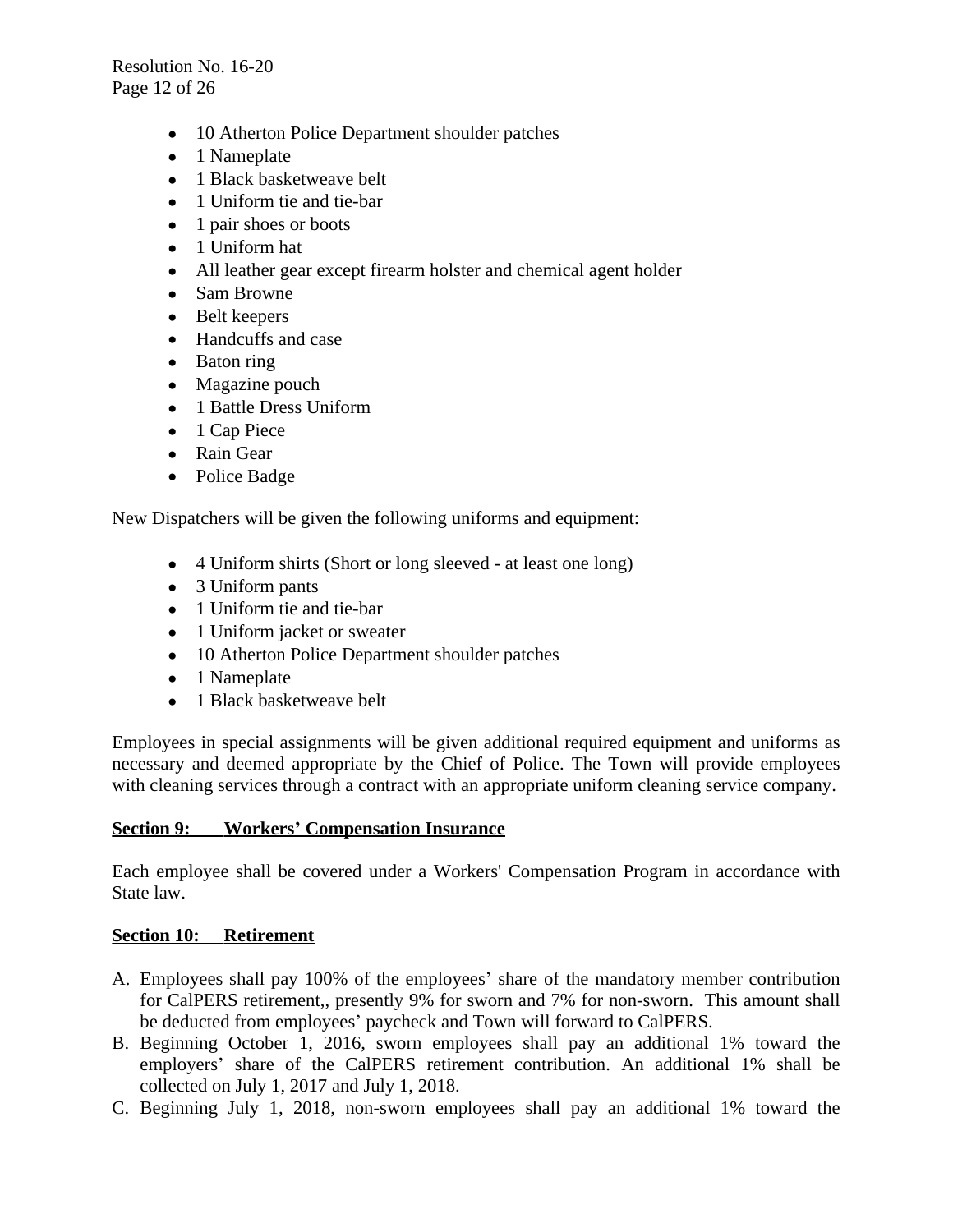Resolution No. 16-20 Page 13 of 26

employers' share of the CalPERS retirement contribution.

D. The Town shall provide the PERS 1959 Survivor Benefits at a rate of \$3.50 per month per employee. Employee cost of \$2.00 per month shall be paid through employee payroll deduction.

The following provisions shall apply to those employees hired prior to January 2013.

- A. Sworn employees covered by this MOU will continue to be covered by the California Public Employee Retirement System (CalPERS), 3% @ 50 benefit. Sworn officers shall be entitled to have their retirement benefits calculated on the basis of their single highest salary year.
- B. Non-sworn employees covered by this MOU will continue to be covered by the Public Employee Retirement System (CalPERS), 2% at 55. The Town will provide for unused sick leave to be credited toward CalPERS service time at retirement.

Employees hired after December 31, 2012, shall receive retirement benefits and shall be responsible for member contributions as provided by the provisions of the Public Employees' Pension Reform Act of 2013 (PEPRA) and related Public Employees' Retirement Law (PERL) as amended by Assembly Bill (AB) 340, passed by the California Legislature on August 31, 2012 and signed by the Governor on September 12, 2012.

- A. Sworn employees covered under the terms of PEPRA are considered "new" employees who are covered by the Public Employee Retirement System (CalPERS), 2.7% @ 57.
- B. Non-sworn employees covered under the terms of PEPRA are considered "new" employees who are covered by the Public Employee Retirement System (CalPERS), 2% @ 62.

# **Section 11: Deferred Compensation Plan**

Through regular payroll, the Town shall provide non-sworn employees covered by this MOU with a contribution of 2% of their base salary to the ICMA Retirement Corporation's Deferred Compensation Program or the CalPERS 457 Deferred Compensation Plan. This contribution is contingent upon a matching contribution by the employee.

## **Section 12: Sick Leave**

Sick leave shall be accumulated at a rate of 3.69 hours per biweekly pay period. There shall be no maximum on sick leave accumulations.

Employees using less than 32 hours sick leave per calendar year are eligible to participate in a sick leave incentive program in which sick leave may be converted to vacation time during the following calendar year. Employees with less than five (5) years continuous service cannot participate in the program.

Employees with more than five (5) years but less than ten (10) years continuous service may receive one (1) hour vacation time for each eight (8) hours sick leave not used during the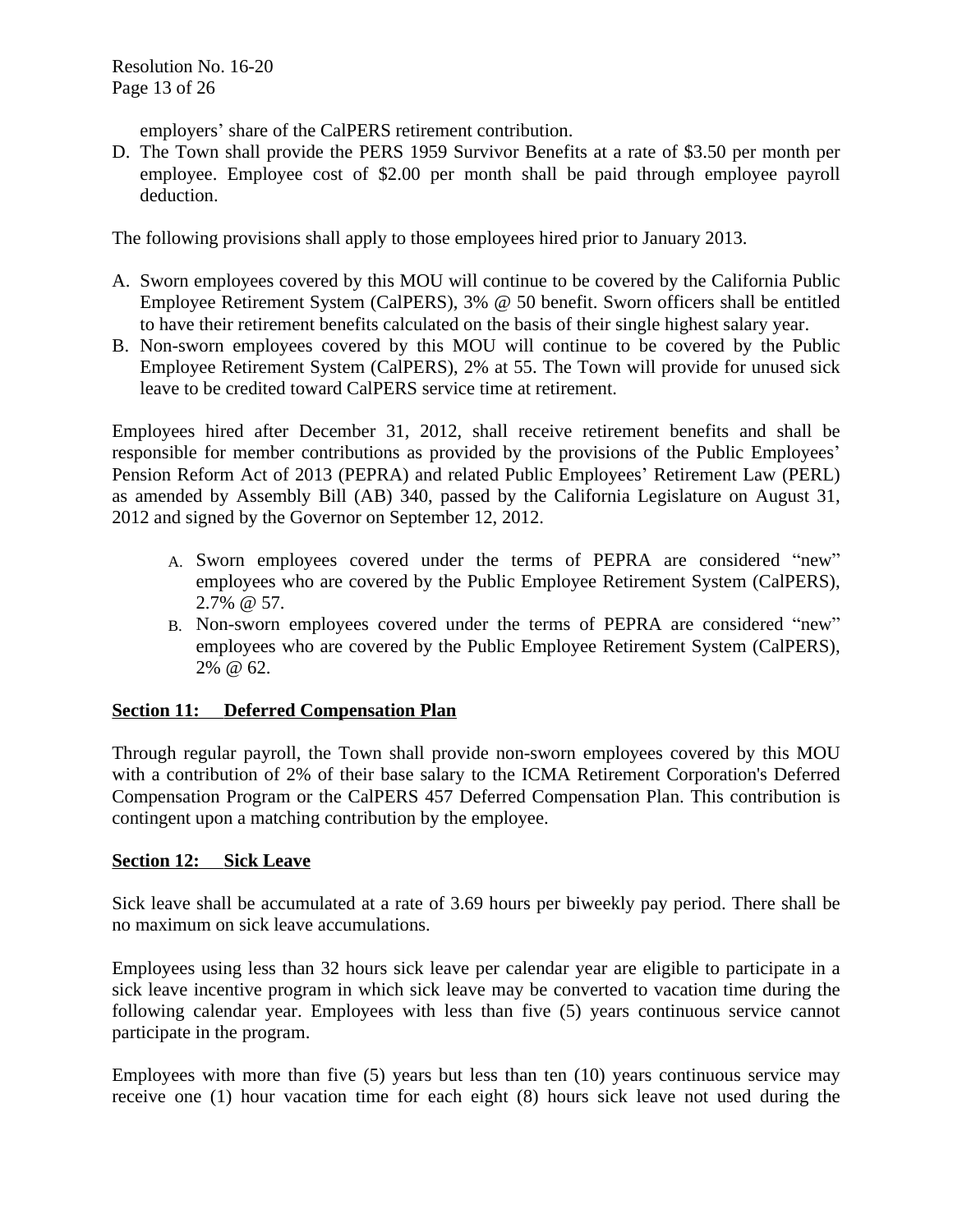Resolution No. 16-20 Page 14 of 26

previous year and converted pursuant to this program.

Employees with more than ten (10) years continuous service may receive two (2) hours vacation time for each eight (8) hours of sick leave not used during the previous calendar year and converted pursuant to this program. All vacation time credit will be rounded to the nearest whole hour.

Employees are responsible for contacting Finance or Human Resources to determine if they are eligible. Conversion of sick leave is not permitted to result in exceeding the maximum vacation accrual.

## **Section 13: Probationary Period**

Employees shall serve an eighteen (18) month probationary period upon hire and a one (1) year probationary period upon promotion to a higher job classification.

## **Section 14: Holidays**

A. The Town's designated holidays are as follows:

- New Year's Day Martin Luther King Day Lincoln's Birthday President's Day Memorial Day Independence Day Labor Day Columbus Day Veteran's Day Thanksgiving Day Christmas Day
- B. All employees shall receive eight (8) hours of credit to their holiday balance during the first pay period of the year in recognition of a personal holiday. This time off may be taken as determined by the employee subject to approval of the Chief of Police or his/her designee.
- C. Employees who are not scheduled to work on the holiday or who do not work for a full shift which commences on a holiday defined in Section A, shall receive eight (8) hours of credit to their holiday balance.
- D. Employees who work a full shift which commences on one of the holidays defined in Section A shall choose one of the following two compensation alternatives:
	- a. They shall receive their wage at the normal hourly rate and also receive a holiday hour credit equal to the number hours worked in the shift.
	- b. They shall receive their wage at the overtime hourly rate in lieu of any credits to their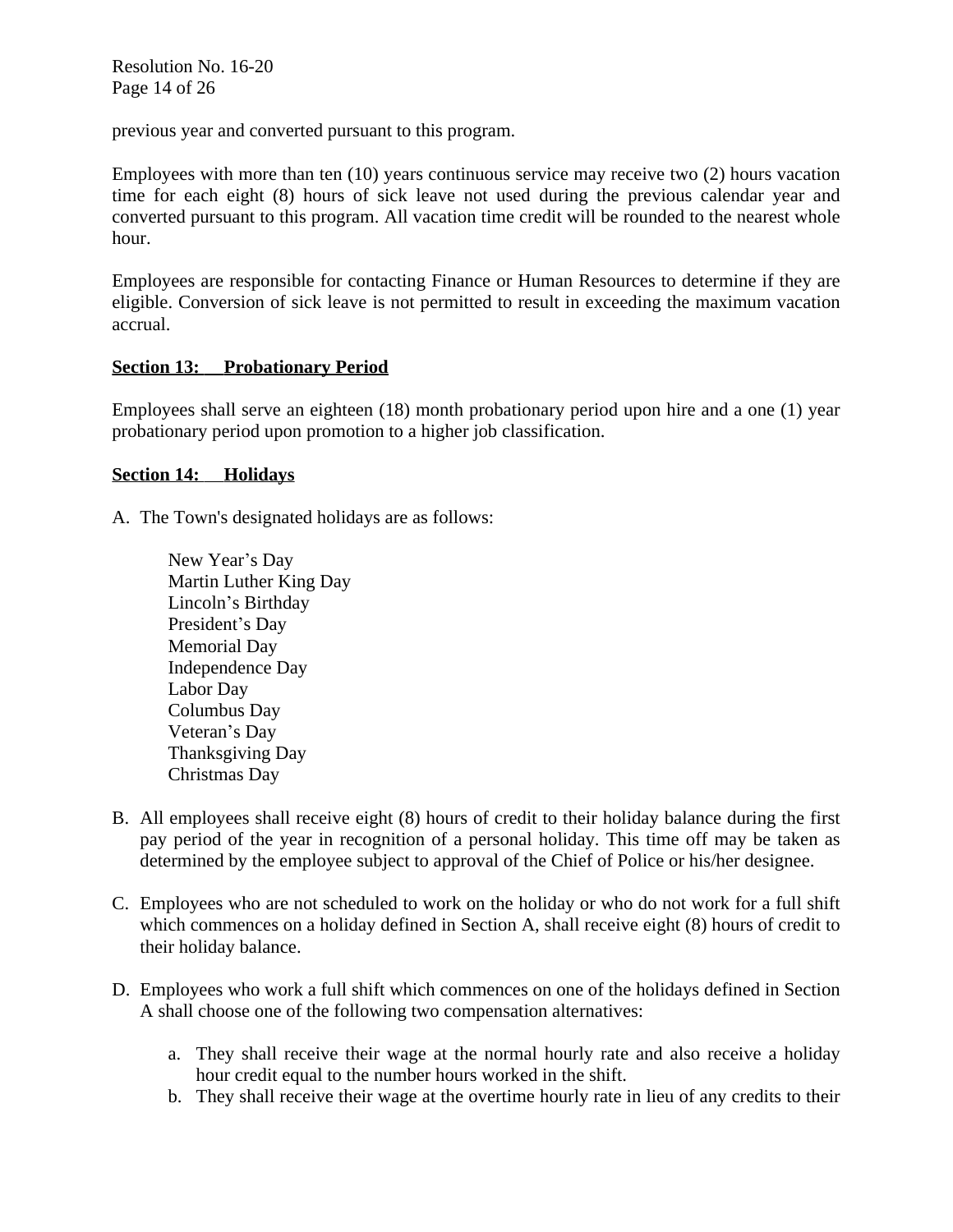holiday balance.

E. Employees who are not scheduled to work, but are called into work for temporary purposes for any portion of one of the holidays scheduled in Section A shall receive holiday credits in accordance with Section C.

## **Section 15: Vacation**

- A. Vacation shall be accrued, per weekly pay period, for regular full-time employees at the following rates:
	- a. Less than 3 years of service  $-10$  working days per year
	- b.  $3$  to 8 years of service  $-15$  working days per year
	- c. 8 years of service or more 20 working days per year
- B. Beginning on October 1, 2016, total accrued vacation can only be accumulated to two times the employee's annual accrual rate, but not to exceed a total of 320 hours. No accrual of vacation hours shall occur beyond 320 hours, and employees shall not accrue any new vacation leave until their balance is 320 hours or less.

For employees who, on October 1, 2016, exceed the 320 hour upper limit of accrual ("cap") a separate "surplus" accrual account or "bank" of the remaining hours over the cap will be established. Those employees will work on an individual basis with the Town to reduce the surplus bank to zero (0) before June 30, 2019. Surplus hours may be used as vacation, cashed out in increments or their entirety, or converted to deferred contributions within the annual limits of the law as agreed upon by the employee and Town.

Employees who, on October 1, 2016, have at least a minimum balance of 240 hours accrued at the start of this contact can choose to establish a separate surplus bank that holds a maximum eighty (80) hours. Those employees will reduce that bank to zero (0) before June 30, 2019 as set forth above. Employees must establish this surplus bank no later than December 31, 2016.

On June 30, 2019, those employees with any remaining vacation hours in the surplus bank will be involuntarily paid for all hours in the bank at the pay rate for those employees as of October 1, 2016. If the employee leaves employment with the Town between the time the surplus account was created and reduced to zero, any hours left within the account will be cashed out to the employee upon separation at their current pay rate.

C. Employees shall be allowed to have the Town buy back accrued vacation, with the approval of the City Manager, in accordance with the following schedule:

Accumulation at 15 days per year – 5 days of buy back by the Town per year Accumulation at 20 days per year – 10 days of buy back by the Town per year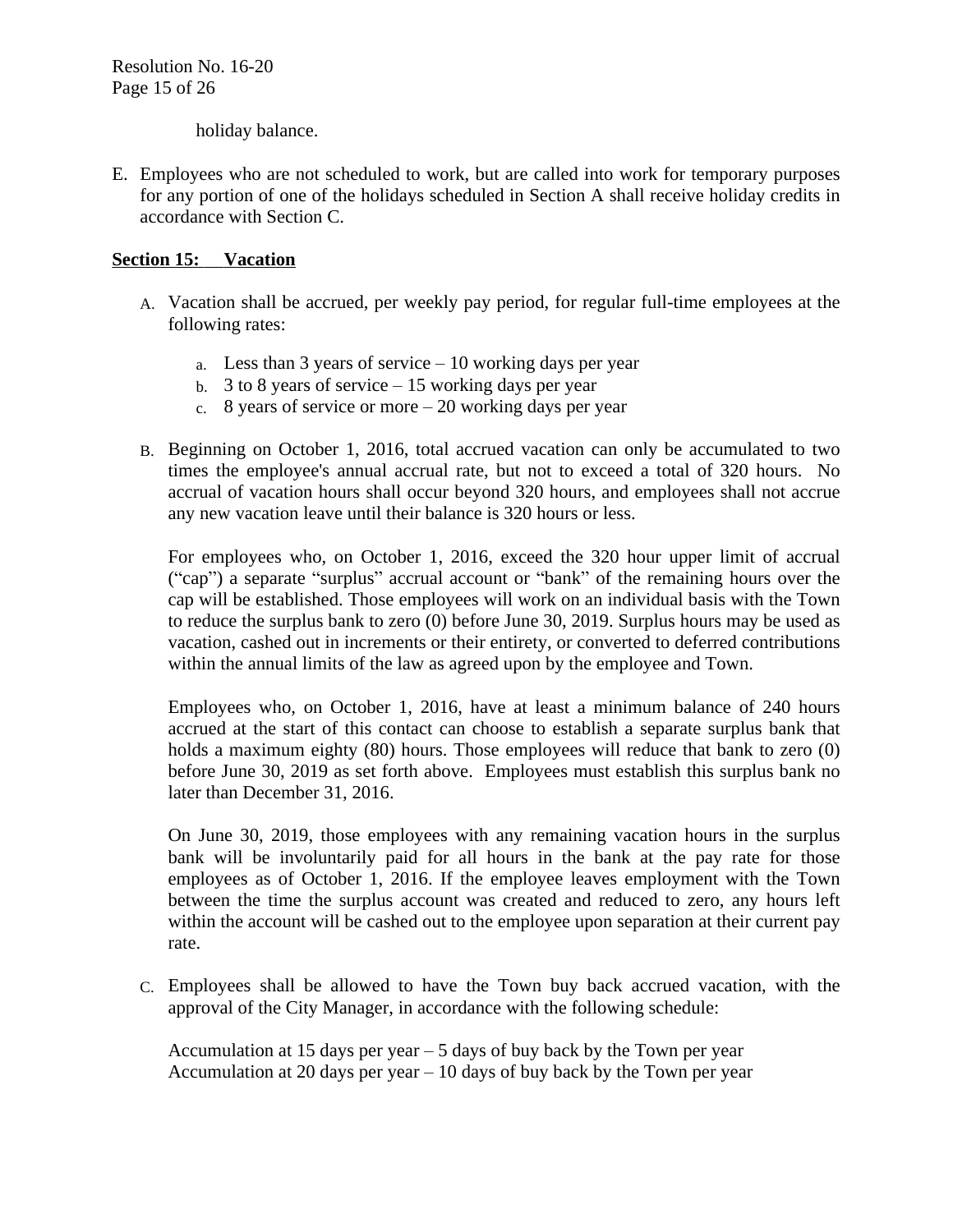An employee desiring to implement this option must submit his/her request at the time of vacation sign-up for the upcoming year. To be eligible to sell back vacation time, an employee must have a minimum balance in excess of one half of his/her annual vacation accrual, after any buy back.

## **Section 16: Off-Duty Court Time Reimbursement**

Court time, that is time when employees are required to testify regarding job-related matters as a witness, shall be paid at time and one-half (1.5) with a three (3) hour minimum. Court time continuing for more than four (4) hours will be paid at time and one-half (1.5) or by compensatory time off at a rate of time and one-half (1.5) at the option of the employee.

Two (2) hours of court time shall also be paid at straight time when employees receive less than twenty-four (24) hours cancellation of said mandated court appearance by the Town or, District Attorney, or Municipal/Superior Court systems.

## **Section 17: Bereavement Leave**

All employees covered by this MOU shall be allowed paid leave for not more than five (5) working days when absent because a death has occurred in the immediate family, as defined by and in accordance with the Town's Human Resources Policies & Procedures – Policy #306.

## **Section 18: Overtime Pay**

Overtime shall be paid to an employee at the rate of 1.5 times the employee's regular rate of pay or at the option of the employee, the employee shall receive Compensatory time at the rate of 1.5 times the employee's regular rate of pay.

The calculation of overtime shall include all hours in paid status.

Employees shall be eligible for overtime based on the following:

- Sworn employees, who are on a 12 hour work schedule, shall be eligible for overtime or compensatory time for all hours paid in excess of 84 hours in a 14-day work period.
- Sworn employees, who are on a 10 hour work schedule, shall be eligible for overtime or compensatory time for all hours paid in excess of 80 hours in a 14-day work period.
- Non-sworn employees shall be eligible for overtime or compensatory time for all hours for all hours paid in excess of 40 hours in a 7-day work period.

The Town has adopted the Fair Labor Standards Act (FLSA) Section 207 (k) option for its sworn law enforcement personnel. The exemption is set forth in Section 553.230 of the Code of Federal Regulations.

# **Section 19: Long-Term Disability**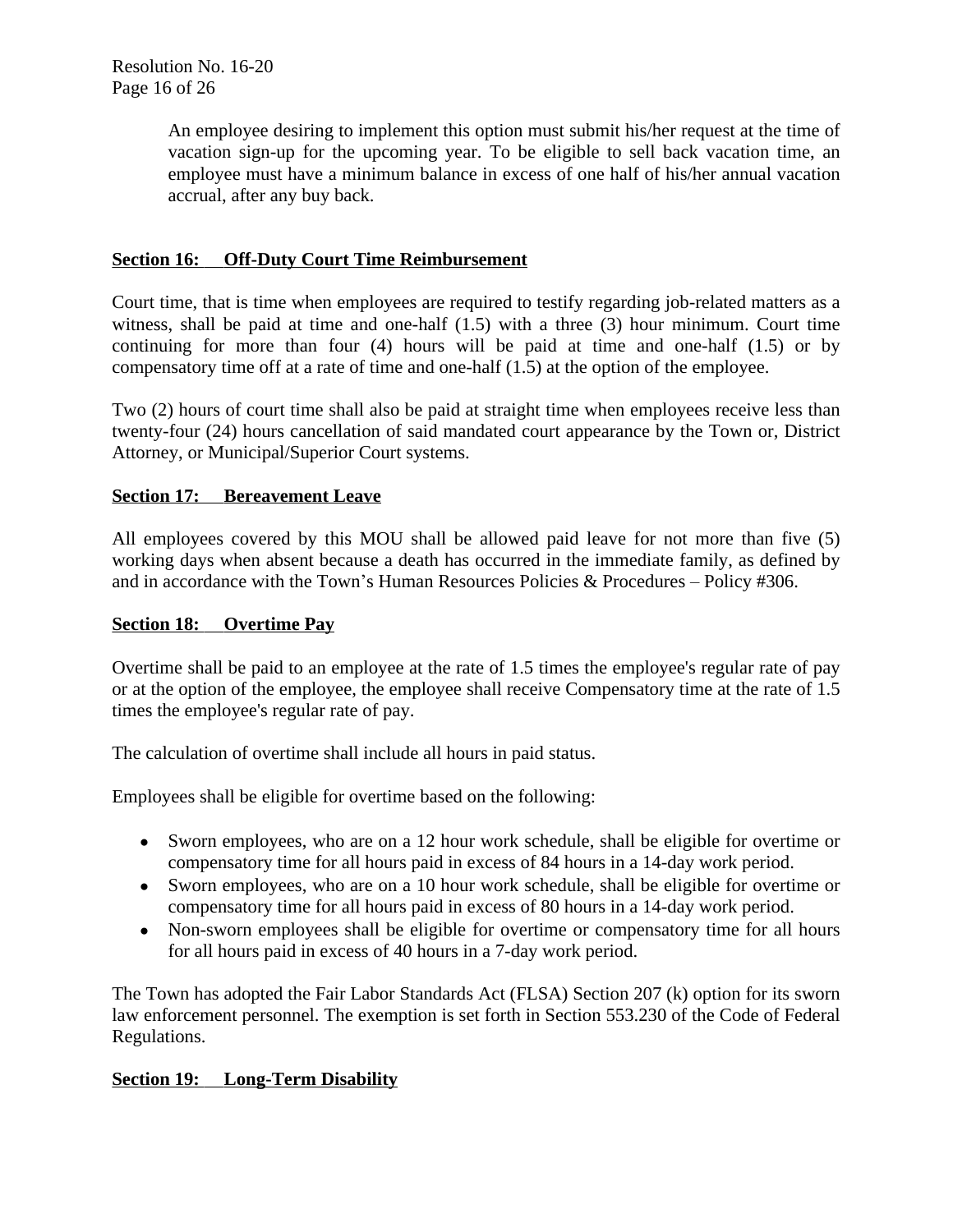Resolution No. 16-20 Page 17 of 26

The Town will continue existing coverage under its long-term disability insurance policy for covered employees. In the event of a qualified disability, either service related or not service related, employee compensation from the long-term disability insurance or the Town shall not exceed one hundred percent (100%) of the actual salary to be paid to the employee at the time of the disability. Any funds more than one hundred percent (100%) shall be reimbursed to the Town.

## **Section 20: Compensatory Time**

As used in this MOU, the term "compensatory time" means paid time off that is earned and accrued by an employee in lieu of immediate cash payment for overtime, and may be taken upon approval of their first line supervisor. An employee's compensatory time accrual shall not exceed eighty-four (84) hours, and all overtime earned beyond that will be paid as overtime.

## **Section 21: Employee Assistance Program**

The Town shall maintain an Employee Assistance (EAP) program for psychological counseling available for employees and their dependents, with total Town expenditures not to exceed \$3,000 per employee per year for payment of professional psychological counseling fees. Employee family groups are entitled to attend up to six (6) sessions with the Town sponsored counselors during the term of this MOU when he/she/they determine(s) that psychological counseling is needed to ensure continued good mental health. In addition, the Town shall provide a stress awareness seminar for all employees under the Employees Assistance Program during this contract period.

## **Section 22: Bilingual Pay**

Any employee capable of speaking Spanish, or any language designated by the Town as jobrelated, at a fluency level satisfactory to the Town shall receive \$200.00 per month in additional salary in addition to the base salary.

## **Section 23: Educational Reimbursement**

Employees who successfully complete courses approved by the Chief of Police in a job-related area, or an approved degree program may receive up to \$5,000 tuition reimbursement each year, subject to availability of funds in the budget.

Employees receiving tuition reimbursement funds from the Town are required to maintain full employment status with the Town for a period of one year following use of the funds or such funds shall be reimbursed to Town upon separation regardless of whether the separation was voluntary or not.

## **Section 24: Drug/Alcohol Screening/Testing**

The Town policy regarding Alcohol and Drug Abuse shall apply to both pre-employment applicants and employees covered within this MOU.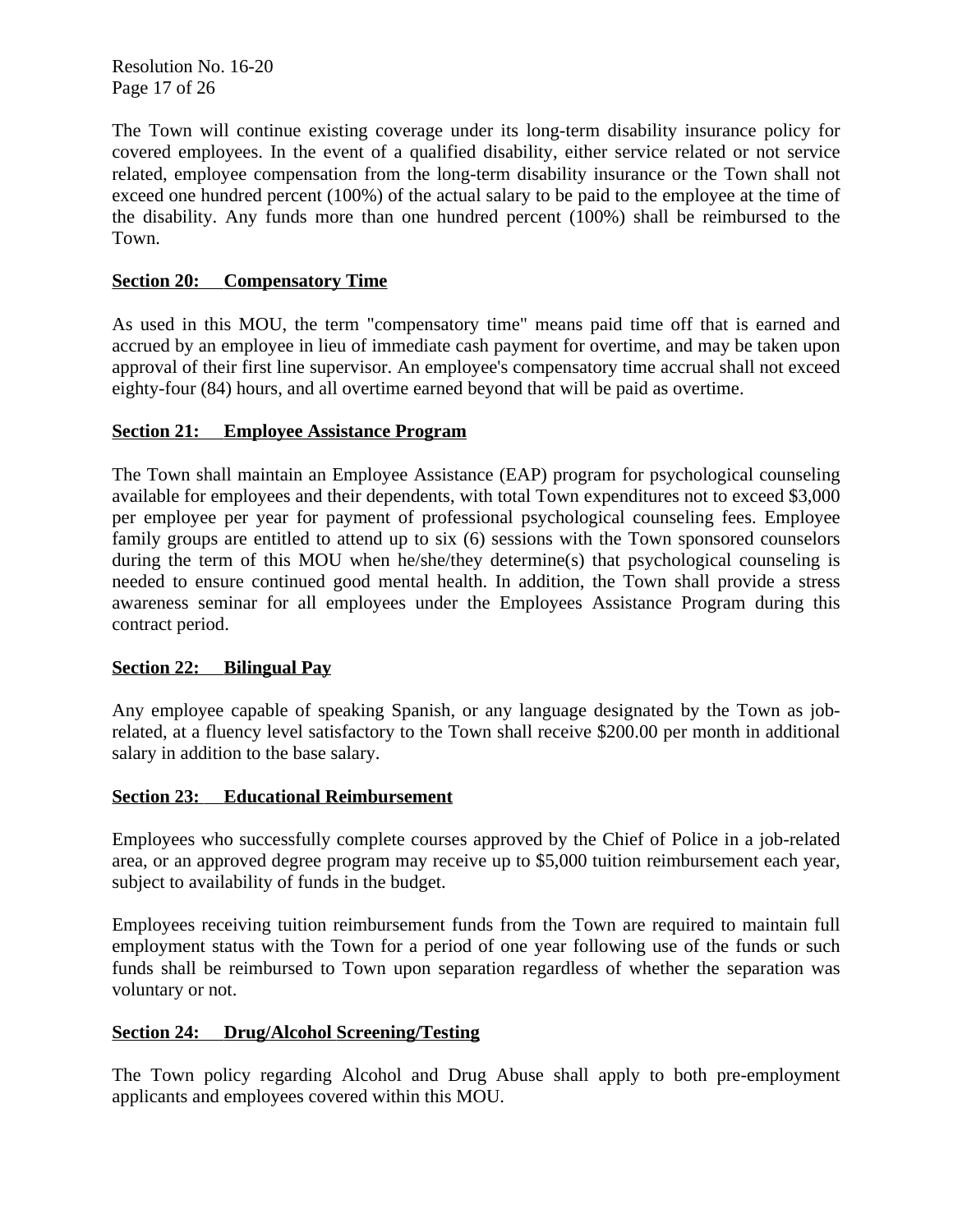## **Section 25: CalPERS/Social Security Contingency**

If at any time during the life of this MOU, the Town is required by law to make all new or existing employees part of the Social Security System, then all new employees so required will become members of the CalPERS/Social Security Retirement System and shall make such payments into that system as required by law.

## **Section 26: Physical Fitness Program**

The Town may implement a Physical Fitness Program. If implemented, the Program shall be maintained in accordance with the Department's Wellness Policy. The Department's Wellness Policy shall comply with all appropriate State and Federal laws and regulations.

## **Section 27: Alternative Scheduling**

## *Sworn Personnel Assigned to Patrol:*

Sworn personnel assigned to patrol will be assigned a "12 Plan" work schedule based upon twelve (12) hour workdays and a twenty-eight (28) day work cycle with a "four-on three-off, three-on four-off" format within each two week period pursuant to the Department's shift rotation policy.

No officer working a twelve (12) hour shift shall be permitted to work more than sixteen (16) consecutive hours. The only exception to this condition may be extenuating circumstances due to disasters or other emergencies, which require prolonged working hours for personnel.

All time worked during the regularly scheduled shift will be paid at the employee's regular hourly rate. Time worked in excess of the regularly scheduled shift will be paid at time and one half of the employee's hourly salary. Briefing time will be included as part of the twelve (12) hour shift.

Each officer must have a minimum of eight (8) hours "off-time" between regularly scheduled shifts. The only exception to this condition may be extenuating circumstances due to disaster or other emergencies, which require prolonged working hours for personnel. Court appearances and the like are not part of the regularly scheduled shift.

Issues such as late calls and reports, dispatcher relief, watch coverage, comp-time off, shift exchanges, meal relief and breaks shall be handled at the direction and discretion of the team Sergeant.

This schedule consists of 171 work hours in accordance with 207(k) during each twenty-eight (28) day cycle.

*Dispatchers:*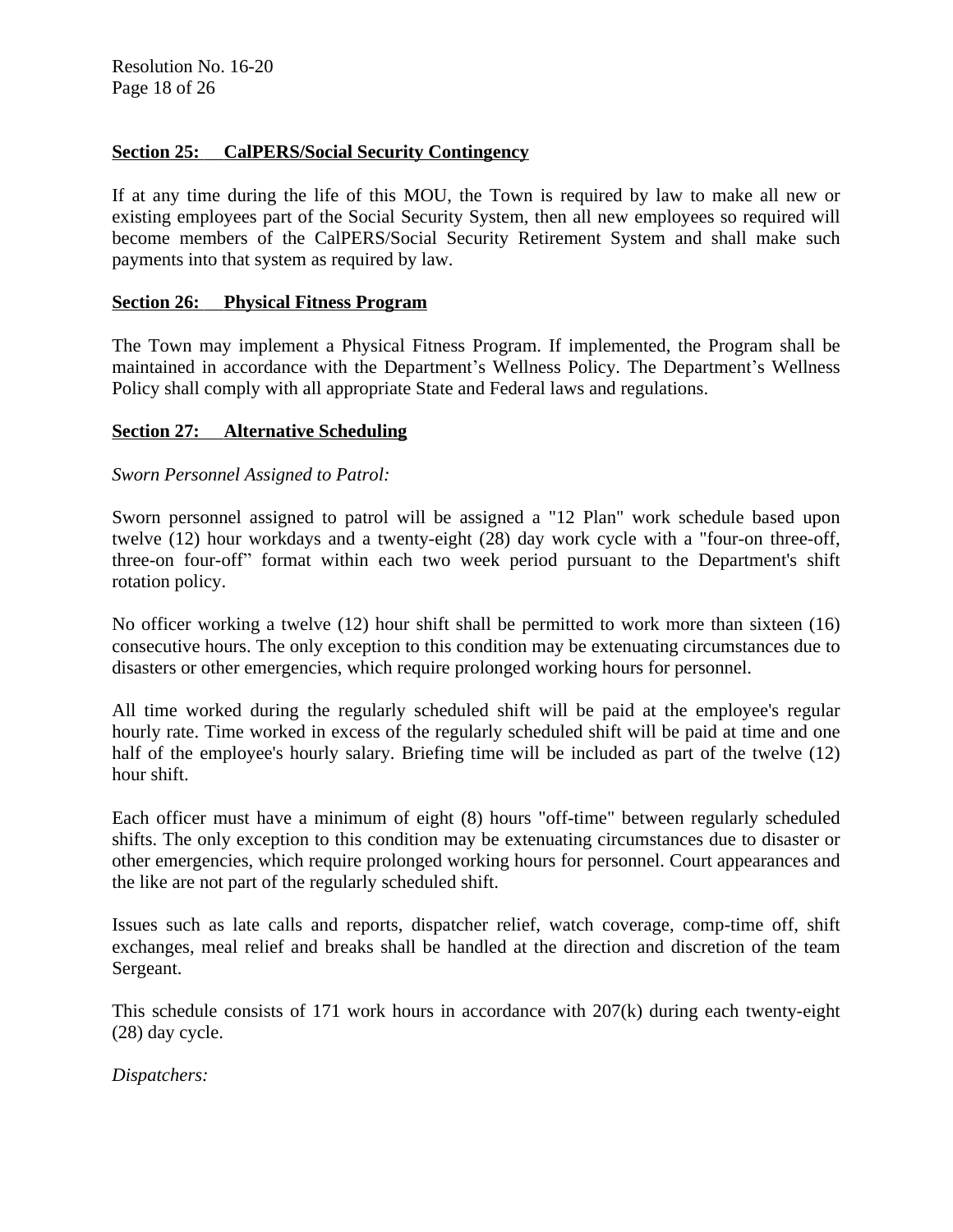Resolution No. 16-20 Page 19 of 26

Dispatchers will be assigned a "12 Plan" work schedule based upon twelve (12) hour workdays and a twenty-eight (28) day work cycle with a "four-on three-off, three-on four-off" format within each two week period pursuant to the Department's shift rotation policy.

No dispatcher working a twelve (12) hour shift shall be permitted to work more than sixteen (16) consecutive hours. The only exception to this condition may be extenuating circumstances due to disasters or other emergencies, which require prolonged working hours for personnel.

The first twelve (12) hours worked during the regularly scheduled shift will be paid at the employee's regular hourly rate, and time worked in excess of twelve (12) hours during the regularly scheduled shift or in excess forty (40) hours in the assigned work week shall be compensated as overtime as set forth in this MOU. Each employee will have an individually assigned regular workweek. Briefing time will be included as part of the twelve (12) hour shift.

Each dispatcher must have a minimum of eight (8) hours "off-time" between regularly scheduled shifts. The only exception to this condition may be extenuating circumstances due to disaster or other emergencies, which require prolonged working hours for personnel.

If dispatch is returned to an eight (8) hour shift schedule during the term of this MOU, the parties shall meet to agree upon a revision of the Police Dispatcher salary ranges to maintain employees' gross income under existing twelve (12) hour shift scheduling.

Issues such as late calls and reports, dispatcher relief, watch coverage, comp-time off, shift exchanges, meal relief and breaks shall be handled at the direction and discretion of the team Sergeant.

# *Schedule Implementation:*

Regularly scheduled shift changes will occur on the first day of the first pay period of January, May, and September.

Shift scheduling may be altered or changed by the Chief of Police should working conditions, staffing, workload, and/or an emergency situations so require. Should the Chief desire to effect such a change, the Chief shall, insofar as possible, give advance written notice to the APOA of the proposed change, the reason(s) therefor, the proposed revised schedule, and shall provide a reasonable opportunity to discuss such change prior to implementation, provided however that the foregoing provisions do not apply to normal shift rotations.

## **Section 28: Field Training Officer (FTO) and Communications Training Dispatcher (CTD) Pay**

An employee, when qualified as an FTO or a CTD, and when assigned by the Police Chief or his/her designee as such, shall receive FTO/CTD pay in addition to regular pay in an amount equal to 5% of the employee's base salary for each hour of training the employee is so assigned.

## **Section 29: Assignment Pay**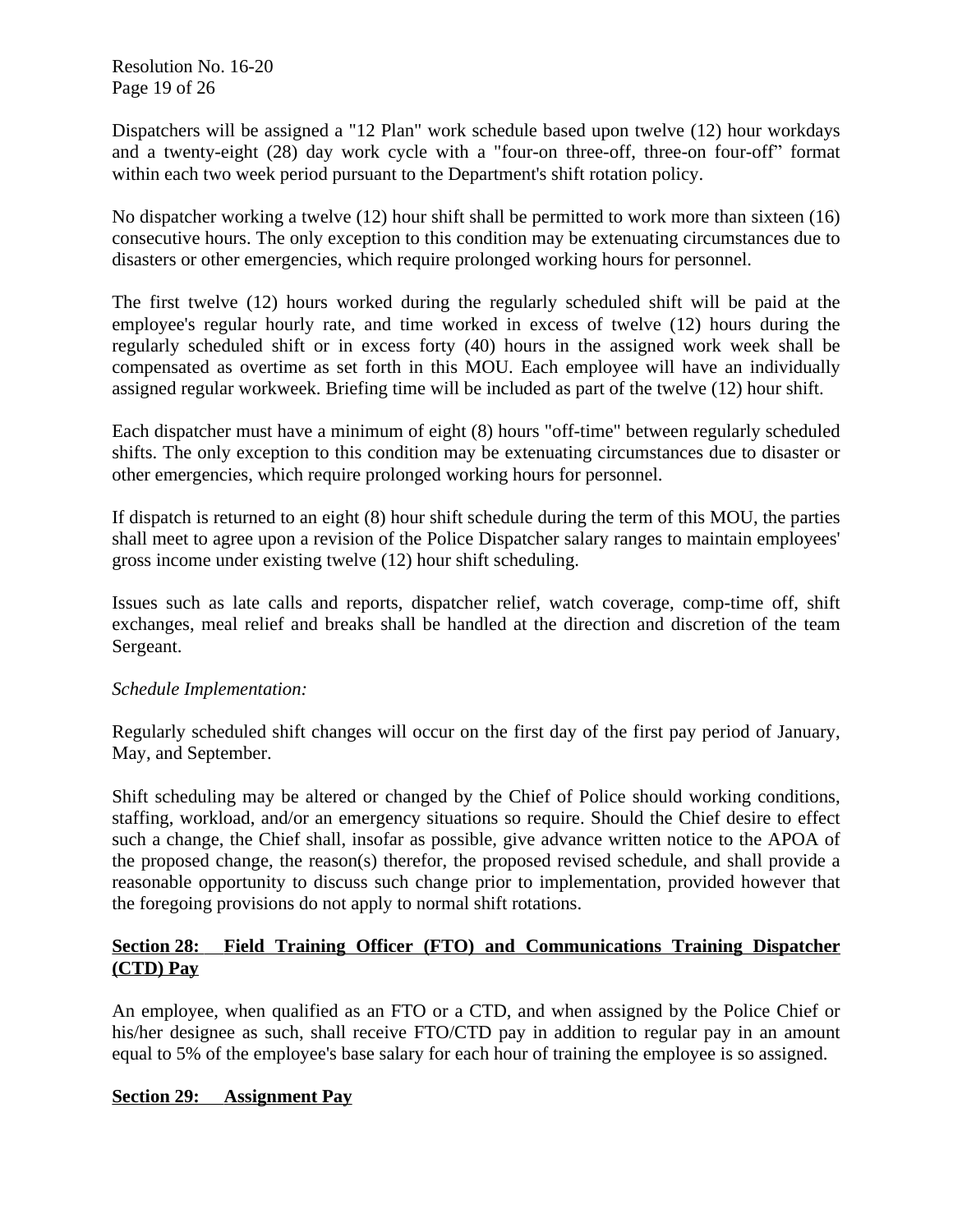- A. An employee when qualified and assigned by the Chief of Police or his/her designated representative to act in the capacity of School Resource Officer, Motorcycle Officer, or any similar assignment designated by the Chief and approved by the City Manager shall receive additional assignment pay in an amount equal to 5% of the employee's base salary for each full shift the employee is so assigned. In the event that grant funding for any of these special assignments is reduced or discontinued, in its discretion, the Town may eliminate such assignment and the corresponding assignment pay without any need to meet and confer over the discontinuance of such assignment.
- B. Employees in sworn police classifications assigned to work as detectives shall receive a 5% increase in their normal step rate for such assignment. Officers are assigned as detectives at the discretion of the Chief of Police. Employees may be returned to their original assignments at any time at the discretion of the Chief of Police and such return shall not be considered "punitive action" nor subject to any appeal, nor subject to any requirement to meet and confer regarding such reassignment.
- C. Employees in sworn police classifications assigned to work as K-9 officers shall receive a 5% increase in their normal step rate during such assignment. Officers are assigned as K-9 officers at the discretion of the Chief of Police. Employees may be returned to their original assignments at any time at the discretion of the Chief of Police and such return shall not be considered "punitive action" nor subject to any appeal not subject to any requirement to meet and confer regarding such reassignment.

Employees in sworn police classifications assigned to work as K-9 officers shall be compensated for off-duty K-9 care as follows: The Town and the Association agree that the amount of off-duty compensable working time attributable to all ordinary aspects of canine care (including without limitation, handling, caring, feeding, exercising, grooming, kennel cleaning, cleaning of Town vehicles, and ordinary transport to a veterinarian) by employees assigned to K-9 duty is seven (7) hours per weekend both the Town and the K-9 officers agree that the 5% increase in pay is fair compensation for the duties of caring for the dog outside of work hours and such time is included in the higher level of compensation.

This MOU is made pursuant Fair Labor Standards Act regulation 29 CFR § 785.23. If and when an employee assigned to K-9 duty performs any extraordinary work involving the animal, the employee shall report such work immediately to the Chief of Police in writing and in no event less than 24 hours after completing such work, and where approved, employee shall be paid for such time expended as if worked. "Extraordinary work" includes, but is not limited to, unanticipated trips for emergency veterinarian care and any work which causes a substantial increase in work time beyond the agreed-upon hours necessary for routine care as identified above.

## **Section 30: Jury Duty**

An employee required to report for jury duty shall be granted a leave of absence consistent with the Town's Administrative Policy Manual.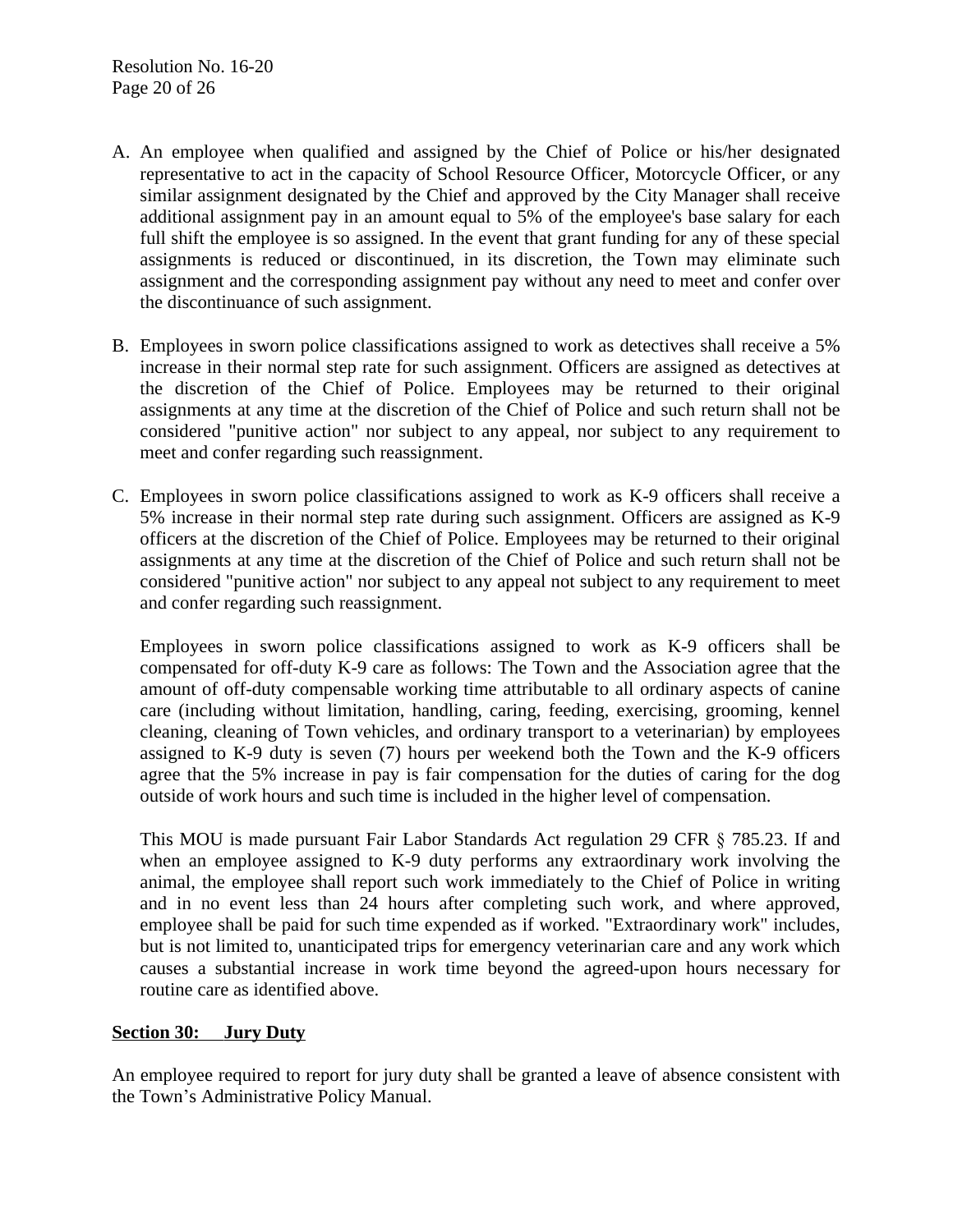Resolution No. 16-20 Page 21 of 26

## **Section 31: Employee Referral Program**

Current employees are eligible to receive an award of compensatory time off for referring a successful candidate for positions within the Atherton Police Officers' Association. The referring employee receives twelve (12) hours compensatory time off when the new officer completes field training and another twelve (12) hours compensatory time off when the new officer completes probation.

It is the responsibility of the employee to request the compensatory time under the referral program at each interval mentioned above. A form will be available.

## **ARTICLE VI NON-DISCRIMINATION**

The Town maintains and along with all employees adheres to a non-discrimination policy maintained within its Administrative Policy Manual.

## **ARTICLE VII GRIEVANCE PROCEDURE**

## **Section 1: Definitions**

- A. A "grievance" is a claimed violation, misinterpretation, inequitable application or noncompliance with any provision of this MOU, including disputes regarding working conditions and terms, but not regarding any imposition of discipline pursuant to this MOU or exercise of any enumerated management right.
- B. A "grievant" is an employee or a group of employees that are members of the APOA.

## **Section 2. Informal Grievance Procedure**

As soon as possible, but no more than ten (10) calendar days after occurrence of an event giving rise to a grievance, the grievant shall present the grievance informally to the supervisor of the involved employee or employees, except if the grievance involves the supervisor, it shall be submitted to the Department Commander. The grievant and the supervisor have a mutual responsibility to resolve the matter at the lowest possible level.

If the grievance is not resolved through supervisor discussions, the grievance shall be presented to the Department Commander who shall review the matter and respond in writing to the grievant as to the Lieutenant's recommended disposition of the matter. If the initial grievance was filed with the Lieutenant, the matter shall be submitted to the Chief of Police for review and written response.

These informal steps shall be utilized and exhausted prior to filing of a formal grievance.

## **Section 3: Formal Grievance Procedure**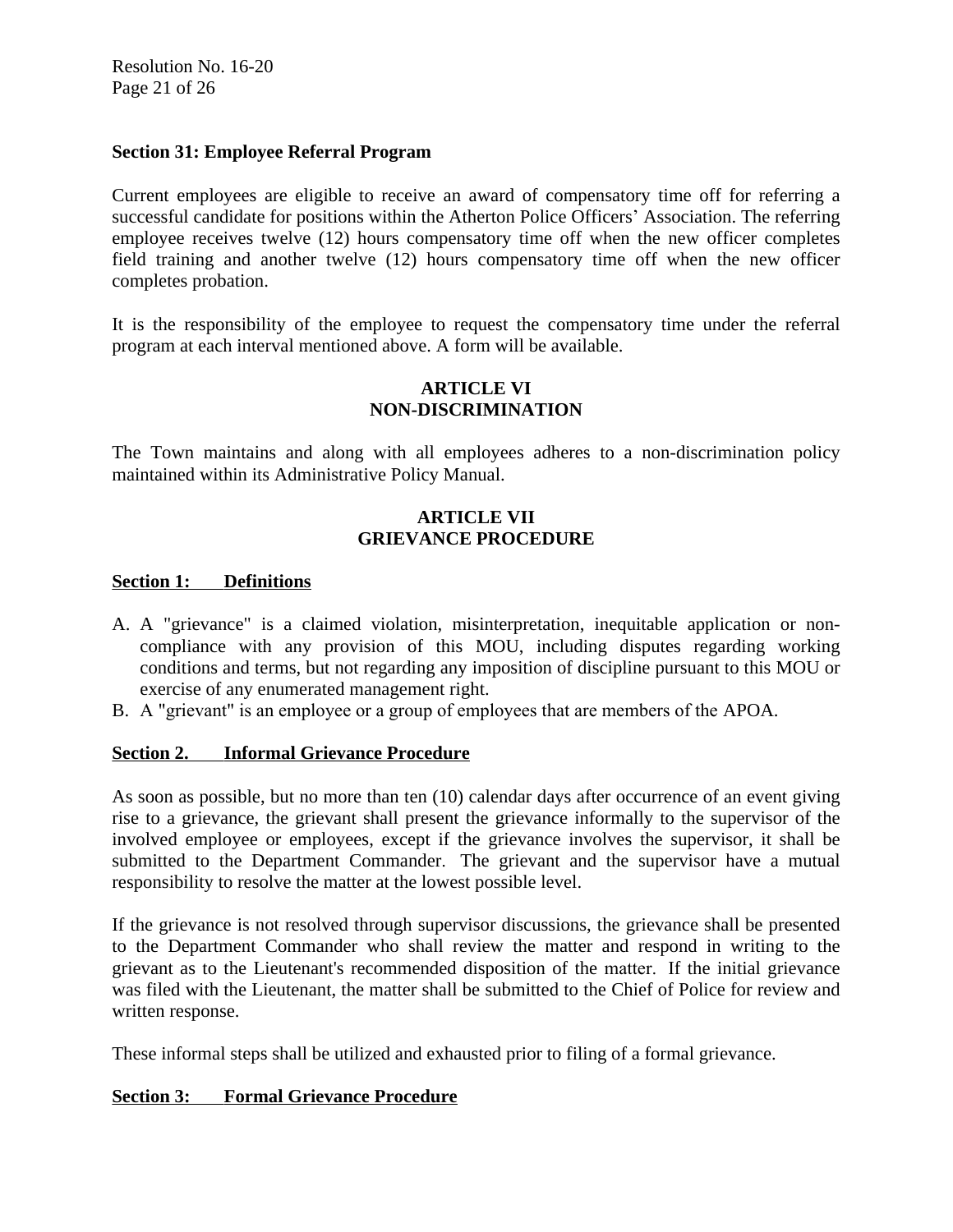If the grievant feels the issue was not satisfactorily resolved by the informal grievance procedure, a formal grievance may be filed within ten (10) calendar days from the receipt of the written informal decision. A formal grievance shall be initiated by submitting a form provided by the Department to the Chief of Police including a clear statement of the nature of the grievance, citing applicable language in the MOU in question and outlining the proposed solution of grievant.

**Step 1.** Within ten (10) calendar days after receipt of the formal grievance form, the Chief of Police shall investigate the grievance, confer with the grievant and attempt to resolve the issue. The Chief shall, after considering all pertinent information, make a proposed written determination.

**Step 2.** If the grievant remains dissatisfied with the proposed determination of the Chief of Police, the grievant may within ten (10) calendar days request the matter be submitted to the City Manager for review and determination. Such request shall be in writing on a form provided by the Department to the City Clerk.

**Step 3.** Within ten (10) calendar days after receipt of the written request, the City Manager shall investigate the grievance, confer with the grievant and other persons involved to the extent deemed necessary, and render a written decision.

The decision of the City Manager shall be final and binding.

## **ARTICLE VIII DISCIPLINE**

The Town shall follow the principles of corrective progressive discipline as outlined in Police Department Lexipol policies and the Town's Human Resources Policies and Procedures – Policy #204, and in accordance with the Public Safety Officers Procedural Bill of Rights (Government Code Sections 3300 et seq.).

## **ARTICLE IX LEAVES OF ABSENCE**

The Chief of Police, or his/her designee, may grant an employee a leave of absence without pay or benefits, pursuant to the Town's Human Resources Policies & Procedures.

# **ARTICLE X LAYOFF AND RECALL**

Although not limited to the following, layoffs shall ordinarily be for lack of work and/or lack of funds. In the event of layoffs," the Town shall provide laid off employees a written explanation of reasonable purpose for said layoff. If it is determined that layoffs are necessary, employees shall be laid off in the following order: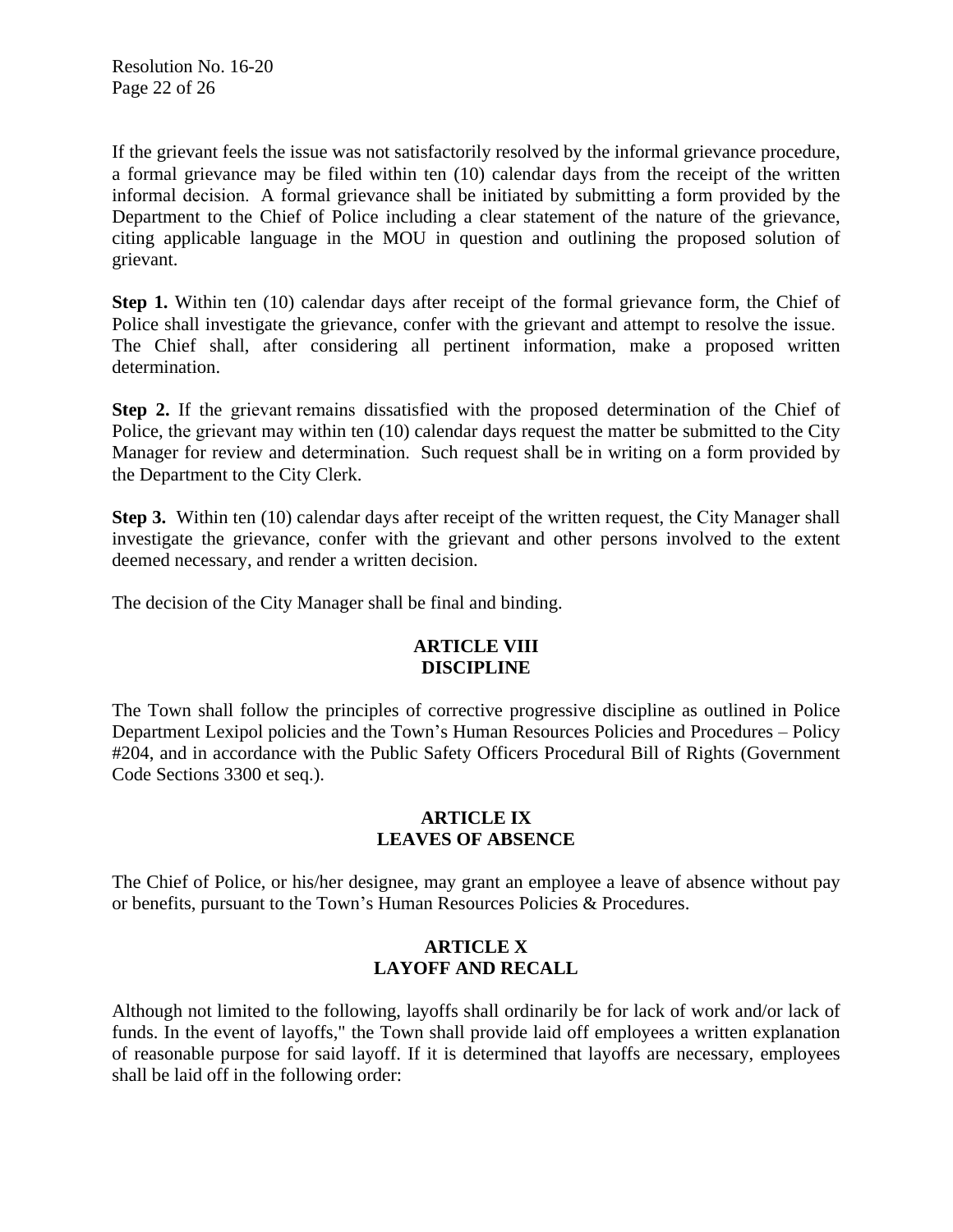- E. Temporary employees, seasonal employees, provisional employees of less than one year. Reserve Officers are not included in this description.
- F. Part-time employees, who are defined as employees hired to work less than twenty (20) hours per week. Reserve Officers are not included in this description.
- G. Probationary employees; and
- H. Permanent full-time employees. When layoffs are determined, the order of layoffs shall be by seniority within classification. When seniority by classification is identical for two employees, seniority within the department shall determine senior employee. Those with the least time in classification/department shall be laid off first. An employee in a higher classification may take a position in a lower classification, i.e., Sergeant to Police Officer. Time in the higher classification shall count toward seniority in the lower classification.
- I. Non-sworn positions are considered to be a separate classification not lower than Police Officer.

Employees who are laid off shall be placed on a recall list for a period of one year. If there is a recall, employees who are still on tile recall list shall be recalled in the inverse order of their layoff, provided they are presently qualified to perform the work in the job classification to which they are recalled without further training.

If an employee is recalled to a position in a lower paid job classification, he/she shall have the right to return to the job classification he/she held prior· to being laid off in the event it subsequently becomes available, providing he/she continues to meet all qualifications for that position. If an employee is recalled to a lower rated job classification, the employee shall have the right to refuse recall and remain on the recall list. The Town shall not hire new employees in covered positions as long as there are still employees on the recall list who are presently qualified to perform the work in the affected job classification and are willing to be recalled to said classification.

Employees who are eligible for recall shall be given fourteen (14) calendar days notice of recall. Such notice shall be sent to the employee by certified mail with a copy to the Association, to the address listed on the recall list. Employee must notify the Town in writing of his/her intention to return to work within three (3) working days after receipt of notice of recall. The Town shall be deemed to have fulfilled its obligations by mailing the recall notice by certified mail, return receipt, to the mailing address provided by the employee, it being the sole obligation and responsibility of the employee to provide the City Manager with his/her latest mailing address.

Each employee who receives notice of layoff will be required to take a medical examination provided by the Town before he can be included on a recall eligibility list. This exam will determine ability to perform those tasks described within the police manual.

If recall occurs after a three-month (3) period, an additional medical examination will be required following applicable procedures set forth within the Town's Administrative Policy Manual or this MOU.

Length of service as pertaining to this section shall be determined by computing total continuous service starting from the first day of service in classifications covered by the MOU.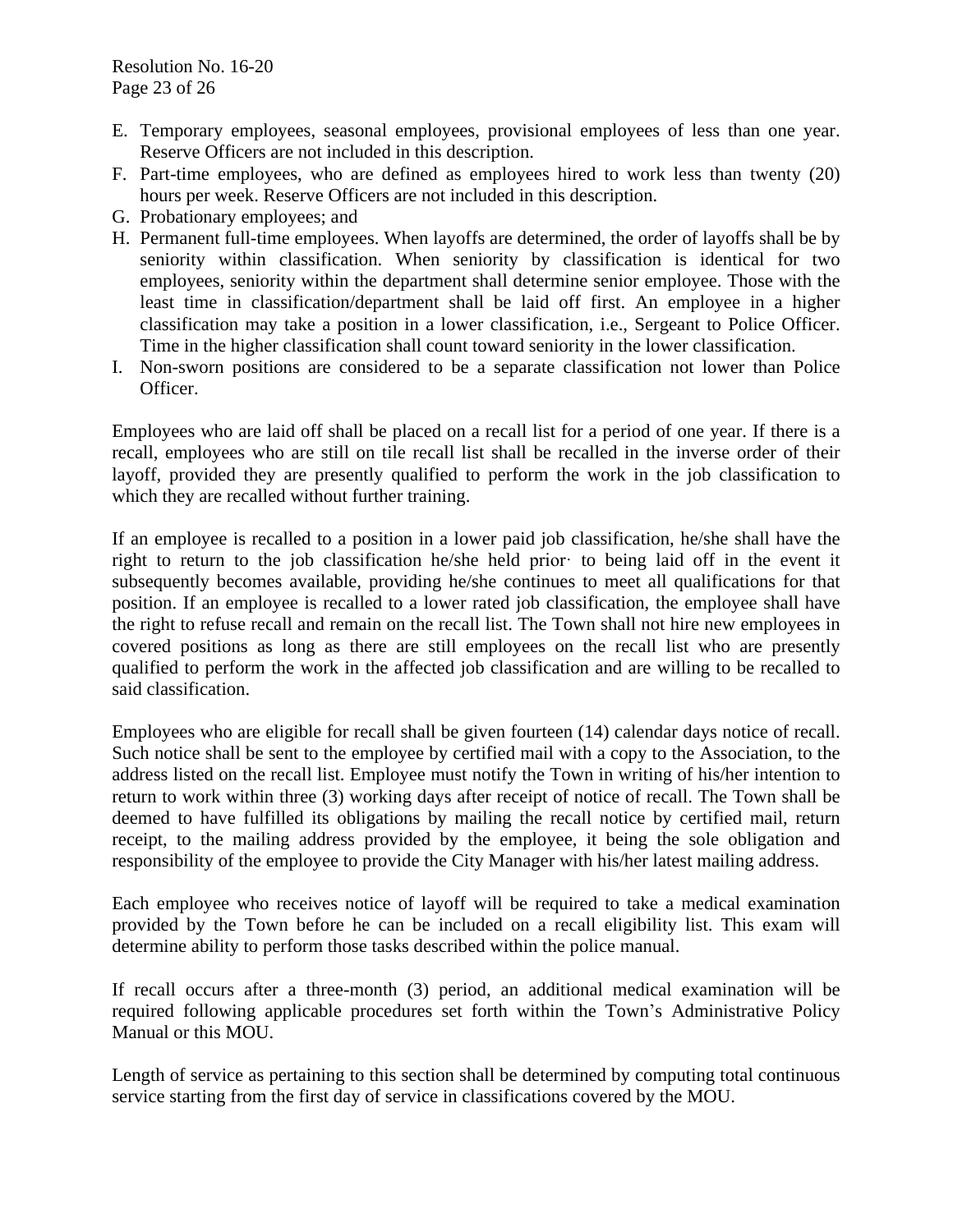## **ARTICLE XI MEDICAL PHYSICAL EXAMINATION OF EMPLOYEES**

## **Section 1: Examinations**

The Town of Atherton requires a physical examination of each employee prior to being hired by the Police Department. In addition, an employee may be required to undergo physical examination(s) during employment with the Town as requested by the Chief of Police to determine fitness for duty. The following procedures shall be followed with respect to all such medical examinations:

The physical examination will be conducted by the department's specified physician at the Town's expense.

The physician conducting the examination shall furnish to the Town of Atherton a fitness for duty report, including any functional limitations of the employee based on job descriptions and requirements provided to the physician. No medical information beyond the physician's fitness for duty report, including any functional limitations, shall be provided to the Town unless the officer has executed a voluntary written authorization for release of such records.

## **Section 2: Failure of Examination**

Any employee who fails to pass a physical exam may, at their option, have a review of that determination in the following manner:

The employee may employ a qualified medical examiner acceptable to the Town and at employee's own expense for the purpose of producing a physical examination for the same purpose as the physical examination made by the physician employed by the Town. The qualified medical examiner shall provide the Town with a completed P.O.S.T. Form 3253 (Medical Examination Report), and also furnish to the Town a fitness for duty report, including any functional limitations of the employee. No medical information shall be provided to the Town unless the employee has executed a voluntary written authorization for release of the records. In the event that such findings verify the findings of the physician employed by the Town, no further review of the case shall be afforded.

In the event that the findings of the qualified medical examiner chosen by the employee shall disagree in any significant respect with the finding of the physician employed by the Town, the Town will, at the request of the employee, ask that the two physicians agree upon and appoint a third qualified and disinterested medical examiner, preferably a specialist, for the purpose of making a further physical examination of the officer.

The disinterested medical examiner shall then make a further medical examination of the employee in question and the case shall be resolved on the bases of that physician's written findings.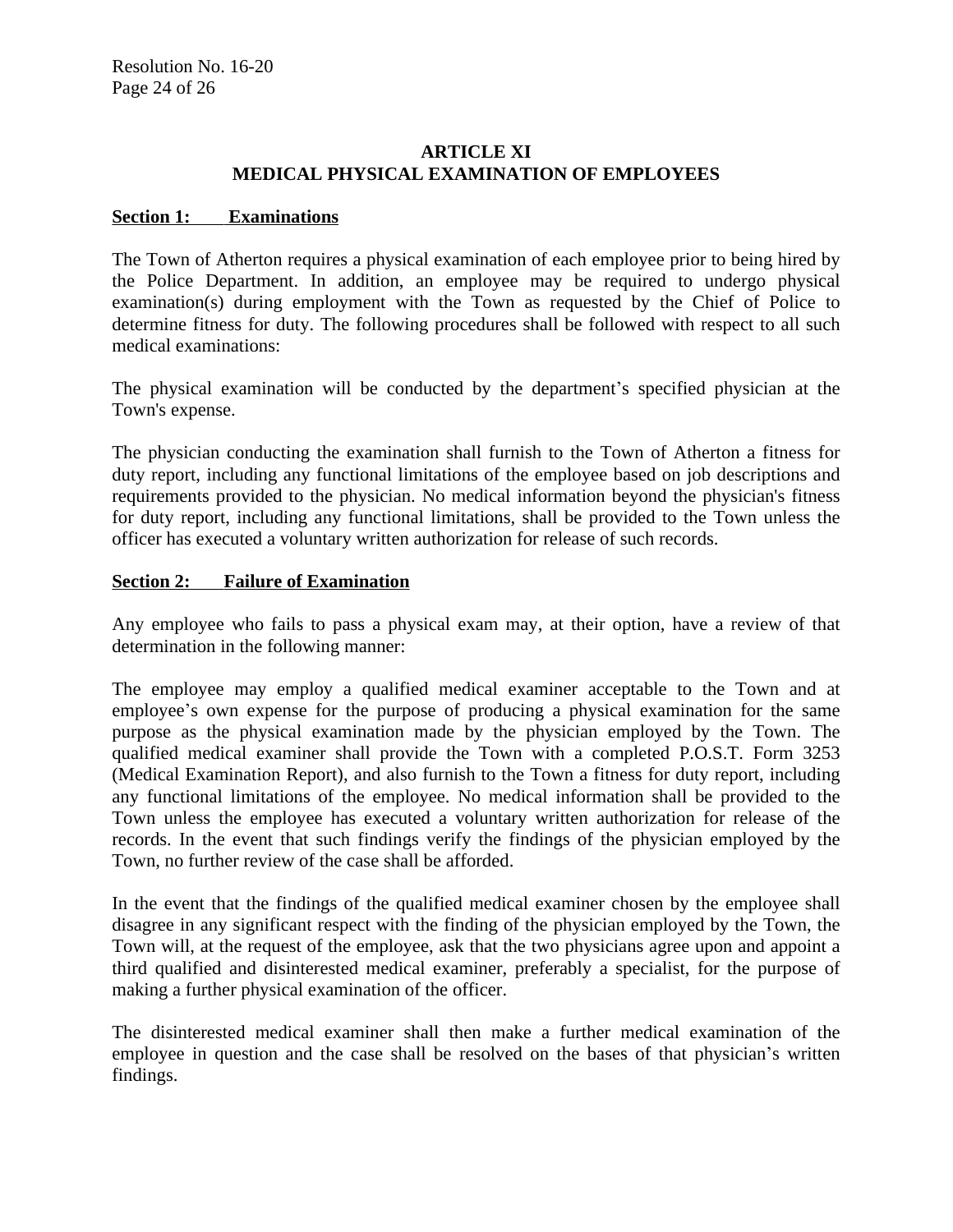Resolution No. 16-20 Page 25 of 26

The expense of employing the disinterested medical examiner shall be borne by the Town in the event that the findings of that physician concur substantially with the findings of the medical examiner employed by the employee, and shall be borne by the employee in the event that the findings of the disinterested medical examiner concur substantially with the findings of the medical examiner of the Town. Copies of the disinterested medical examiner's report shall be furnished to the Town and to the employee.

In the event that medical examiner employed by the employee or the disinterested medical examiner concurs with the findings of the medical examiner employed by the Town, the officer shall be immediately placed on a forced leave of absence if the findings indicate that the employee may become fit for duty within the next 12 months. Such leave of absence may be subject to the Labor Code Section 4850 in the case of sworn employees, or other applicable state or federal laws. However, should an employee be released from their employment for any medical or medical-related reason payoff unfitness for duty, the Town agrees that COBRA benefits shall be afforded employee. The employee shall have the right to first use up accumulated sick leave and vacation, if any.

Medical examinations shall be scheduled with the interest of the employee and employer in mind. The employee's hours of sleep and days off will be considered in this scheduling. Where the employee, due to shift timing must take the physical examination of on their own time, they will be compensated in accordance with overtime rules as stated elsewhere in the MOU.

# **ARTICLE XII SAFETY EQUIPMENT**

The Town shall provide the following Safety Equipment:

- Riot Baton with rubber grommet.
- Helmet with tilt-up face shield.
- Soft Body Armor
- Taser and Holder
- Pepper Spray and Holder.
- ASP Collapsible Baton and Holder
- Duty Holster
- Firearm with three magazines
- Rain coats and pants; hat covers.
- Flashlight

The Town shall repair or replace safety equipment items damaged in the line of duty. In the event of damages to safety items that are a direct result of the negligence or intentional misconduct of the employee, the employee may be subject to disciplinary action. In the event of a determination of gross negligence or willful misconduct, disciplinary action may include a requirement to reimburse the Town for damages.

## **ARTICLE XIII**